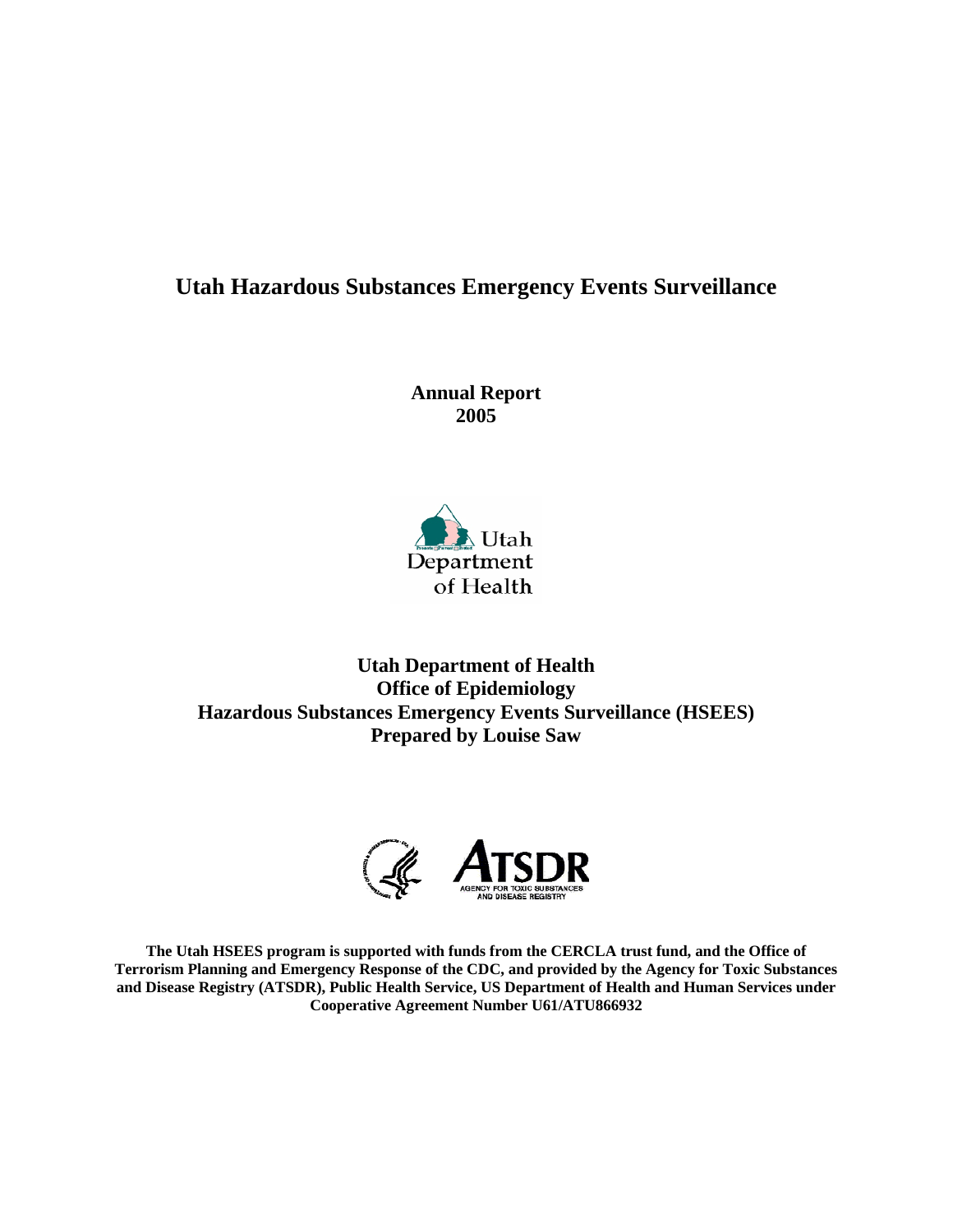## *Contents*

| Page |
|------|
|      |
|      |
|      |
|      |
|      |
|      |
|      |
|      |
|      |
|      |
|      |
|      |
|      |
|      |
|      |
|      |
|      |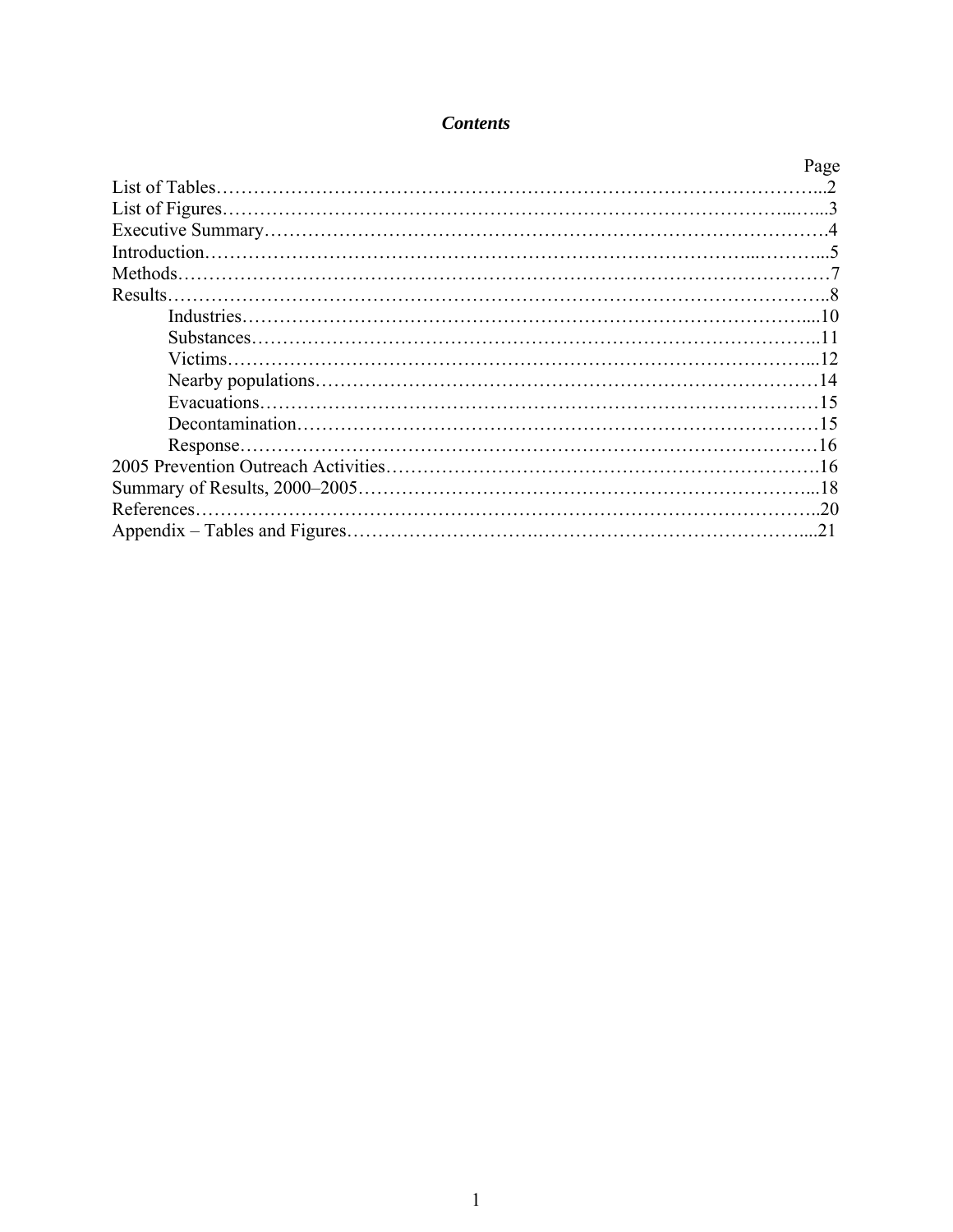# *List of Tables*

| Table 1.  | The ten substances most frequently involved in events—Utah Hazardous<br>Substances Emergency Events Surveillance, 2005                              |
|-----------|-----------------------------------------------------------------------------------------------------------------------------------------------------|
| Table 2.  | Number of events meeting the surveillance definition, by county and type of<br>event— Utah Hazardous Substances Emergency Events Surveillance, 2005 |
| Table 3.  | Number of substances involved per event, by type of event—Utah Hazardous<br>Substances Emergency Events Surveillance, 2005                          |
| Table 4.  | Industries involved in hazardous substance events, by category—Utah Hazardous<br>Substances Emergency Events Surveillance, 2005                     |
| Table 5.  | Number of substances involved, by substance category and type of event—Utah<br>Hazardous Substances Emergency Events Surveillance, 2005             |
| Table 6.  | Number of victims per event, by type of event—Utah Hazardous Substances<br><b>Emergency Events Surveillance, 2005</b>                               |
| Table 7.  | Frequency of substance categories in all events and events with victims—Utah<br>Hazardous Substances Emergency Events Surveillance, 2005            |
| Table 8.  | Frequencies of injuries/symptoms, by type of event—Utah Hazardous Substances<br><b>Emergency Events Surveillance, 2005</b>                          |
| Table 9.  | Distribution of personnel who responded to the event—Utah Hazardous<br>Substances Emergency Events Surveillance, 2005                               |
| Table 10. | Cumulative data by year—Utah Hazardous Substances Emergency Events<br>Surveillance, 2000-2005                                                       |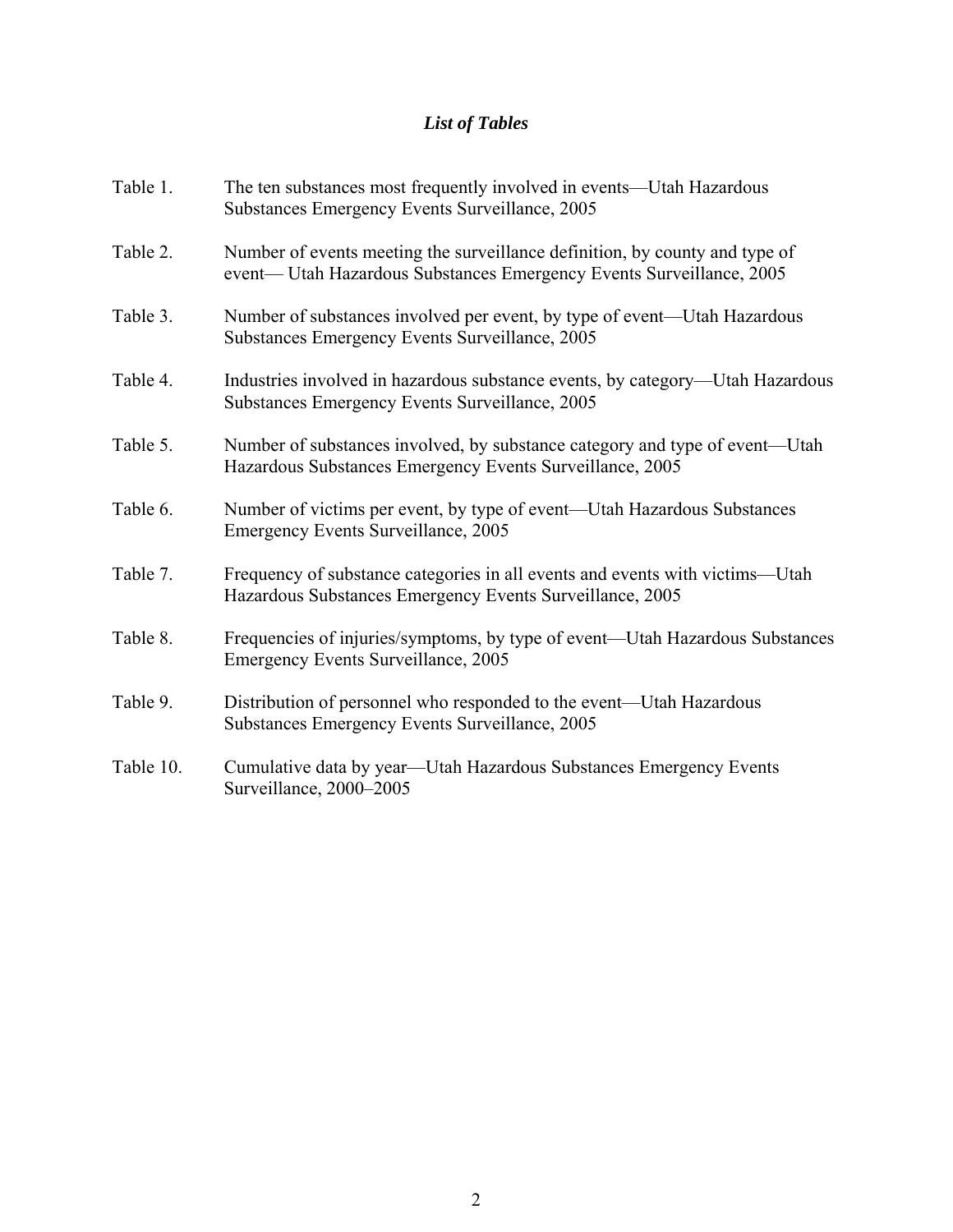# *List of Figures*

| Figure 1.  | Areas of fixed facilities involved in events—Utah Hazardous Substances<br><b>Emergency Events Surveillance, 2005</b>                                       |
|------------|------------------------------------------------------------------------------------------------------------------------------------------------------------|
| Figure 2.  | Distribution of transportation-related events, by type of transport—Utah<br>Hazardous Substances Emergency Events Surveillance, 2005                       |
| Figure 3a. | Primary factors reported as contributing to events—Utah Hazardous Substances<br><b>Emergency Events Surveillance, 2005</b>                                 |
| Figure 3b. | Secondary factors reported as contributing to events—Utah Hazardous Substances<br><b>Emergency Events Surveillance, 2005</b>                               |
| Figure 4.  | Number of victims, by population group and type of event—Utah Hazardous<br>Substances Emergency Events Surveillance, 2005                                  |
| Figure 5a. | Distribution of responders injured in fixed-facility events, by type of responder—<br>Utah Hazardous Substances Emergency Events Surveillance, 2005        |
| Figure 5b. | Distribution of responders injured in transportation-related events, by type of<br>responder-Utah Hazardous Substances Emergency Events Surveillance, 2005 |
| Figure 6.  | Injury disposition—Utah Hazardous Substances Emergency Events Surveillance,<br>2005                                                                        |
| Figure 7.  | Number of victims, by category and year—Utah Hazardous Substances<br>Emergency Events Surveillance, 2000–2005                                              |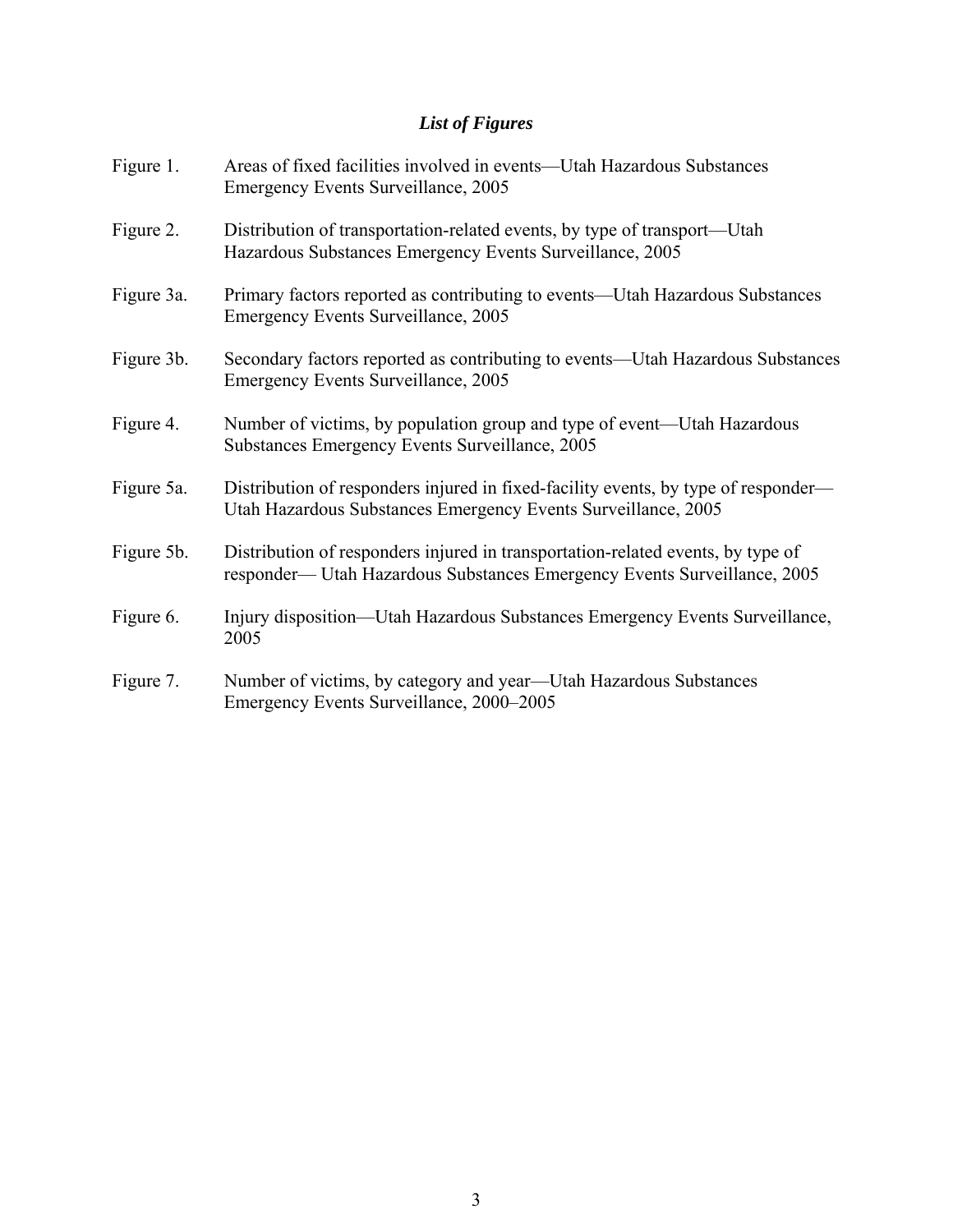#### **EXECUTIVE SUMMARY**

The Hazardous Substances Emergency Events Surveillance (HSEES) system, maintained by the Agency for Toxic Substances and Disease Registry (ATSDR), actively collects information to describe the public health consequences of acute releases of hazardous substances in participating states. This report summarizes the characteristics of events reported to Utah in 2005. Information about acute events involving hazardous substances was collected, including the substance(s) released, number of victims, number and types of injuries, and number of evacuations. The data were computerized using an ATSDR-provided Web-based data entry system.

 A total of 517 events were reported in 2005. In 233 (45.1 %) events, only one substance was released. The most commonly reported categories of substances were other inorganic substances, volatile organic compounds and oxy-organics. During this reporting period, 55 events (10.6 % of all reported events) resulted in a total of 176 victims, of whom one (0.6 %) died. The most frequently reported injuries were respiratory irritation, headache, and eye irritation. Evacuations were ordered for 17 (3.4 %) events.

 The findings regarding the percentage of events with victims increased during 2005. The distribution of the types of injuries reported showed a decrease in dizziness/central nervous system symptoms, a decrease in gastrointestinal symptoms but an increase in eye irritation. Respiratory irritation and headaches continued to lead as type of injuries most frequently occurring. Prevention outreach efforts for 2005 focused on outreach for adult care and child care centers on the mixing of cleaning products and the dangers involved, developing a quarterly newsletter to send out to first responders, Local Emergency Planning Committees (LEPCs) and other groups that work with hazardous releases, and on increasing knowledge among Local Health Departments and methamphetamine-related hazardous substance emergency events.

4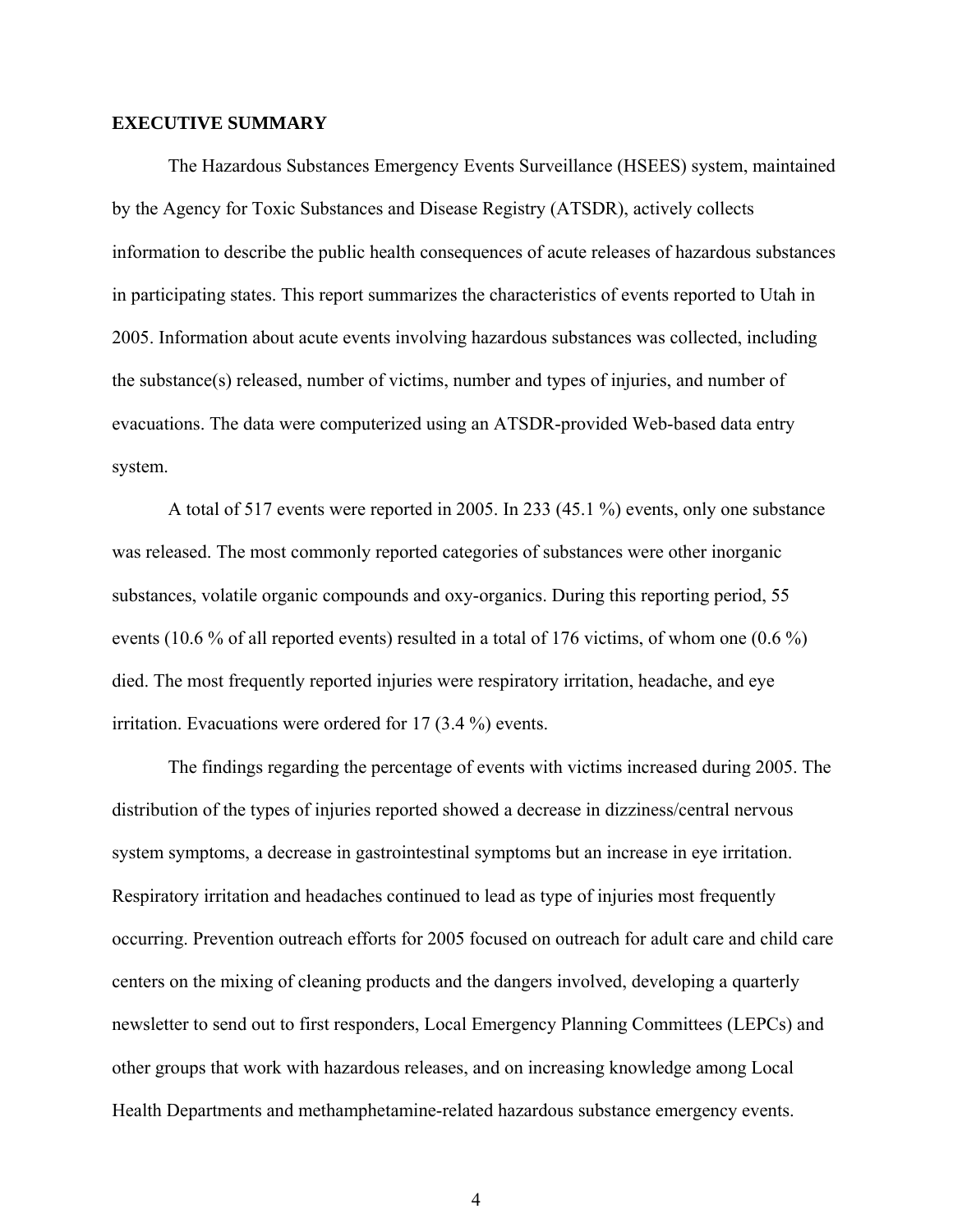#### **INTRODUCTION**

The Centers for Disease Control and Prevention defines surveillance as the

"ongoing, systematic collection, analysis, and interpretation of health data essential to the planning, implementation, and evaluation of public health practice, closely integrated with the timely dissemination of these data to those who need to know. The final link of the surveillance chain is the application of these data to prevention and control. A surveillance system includes a functional capacity for data collection, analysis, and dissemination linked to public health programs"[1].

Since 1990, the Agency for Toxic Substances and Disease Registry (ATSDR) has maintained an active, state-based Hazardous Substances Emergency Events Surveillance (HSEES) system to describe the public health consequences of releases of hazardous substances. The decision to initiate a surveillance system of this type was based on a study published in 1989 about the reporting of hazardous substances releases to three national databases: the National Response Center Database, the Hazardous Material Information System (HMIS), and the Acute Hazardous Events Database [2].

A review of these databases indicated limitations. Many events were missed because of specific reporting requirements (for example, the HMIS did not record events involving intrastate carriers or fixed-facility events). Other important information was not recorded, such as the demographic characteristics of victims, the types of injuries sustained, and the number of persons evacuated.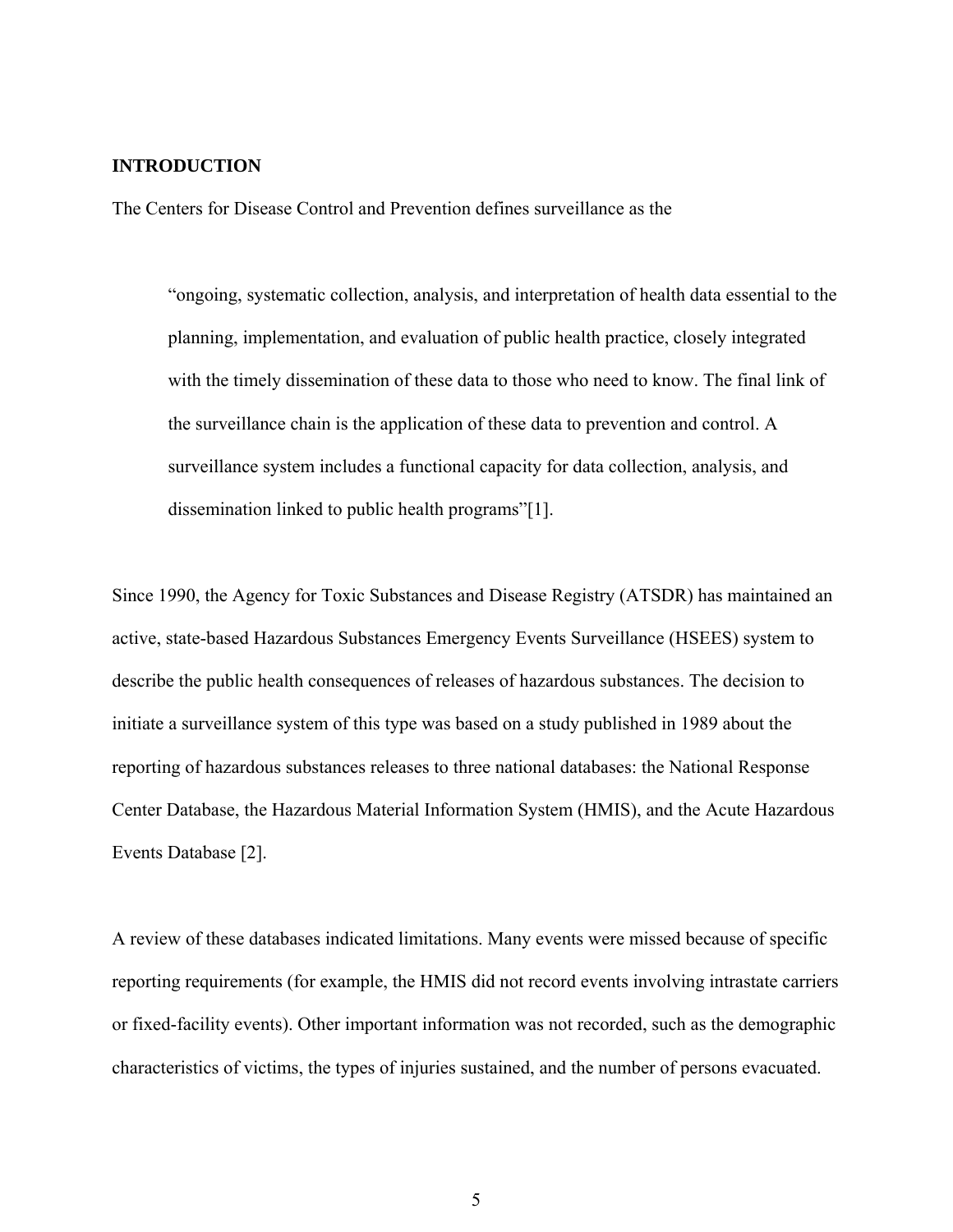As a result of this review, ATSDR implemented the HSEES system to more fully describe the public health consequences of releases of hazardous substances.

HSEES has several goals:

- to describe the distribution and characteristics of acute hazardous substances releases;
- to describe morbidity and mortality among employees, responders, and the general public that resulted from hazardous substances releases; and
- to develop strategies that might reduce future morbidity and mortality resulting from the release of hazardous substances.

For a surveillance system to be useful, it must not only be a repository for data, but the data must also be used to protect public health.

In the last few years, the last goal of the HSEES system has been emphasized; i.e., to develop strategies to reduce subsequent morbidity and mortality by having each participating state analyze its data and develop appropriate prevention outreach activities. These activities are intended to provide industry, responders, and the general public with information that can help prevent chemical releases and reduce morbidity and mortality if a release occurs.

This report provides an overview of HSEES for 2005 in Utah, summarizes the characteristics of acute releases of hazardous substances and their associated public health consequences, and demonstrates how data from the system are translated into prevention activities to protect public health.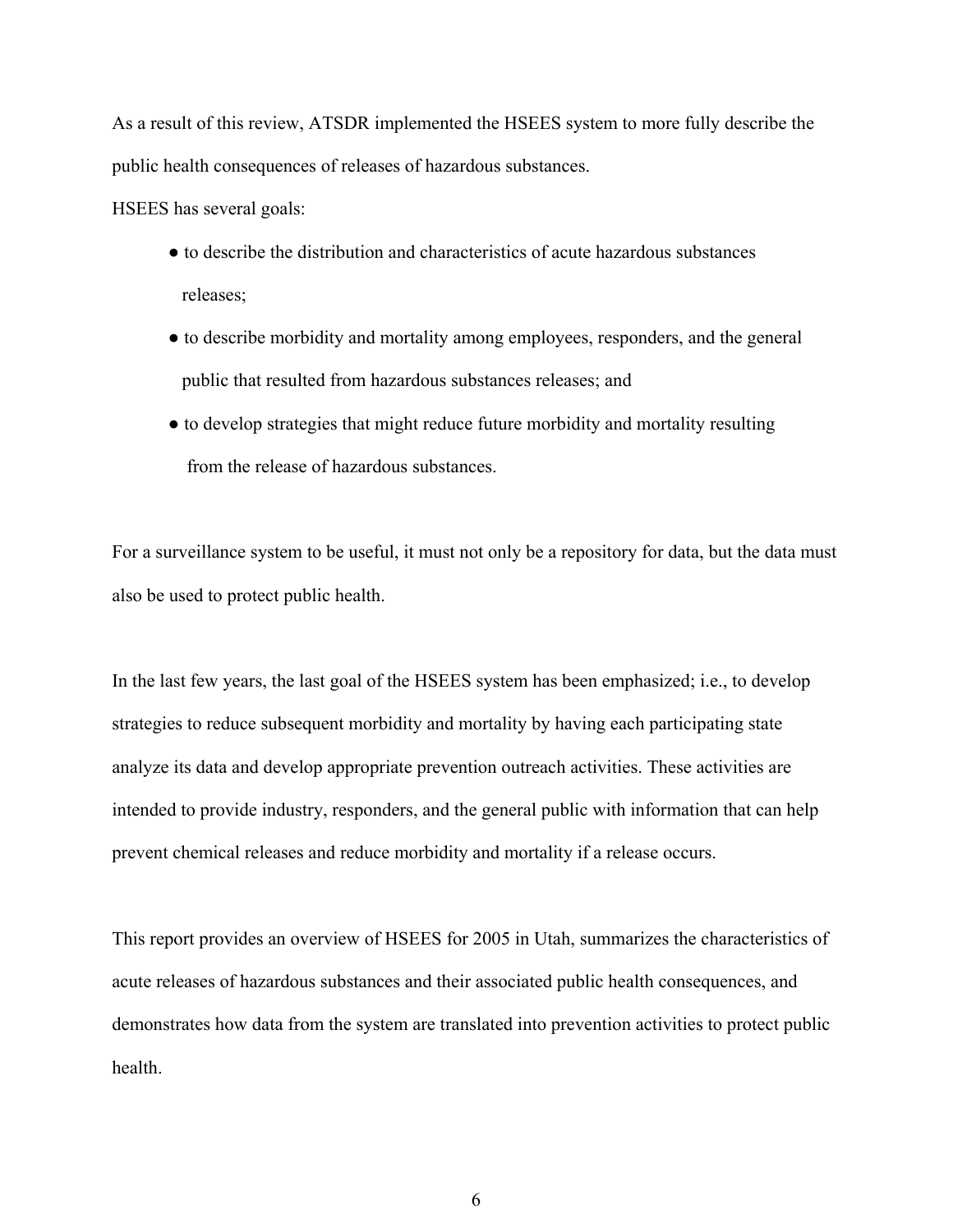#### **METHODS**

In 2005, fifteen state health departments participated in HSEES: Colorado, Florida, Iowa, Louisiana, Michigan, Minnesota, Missouri, New Jersey, New York, North Carolina, Oregon, Texas, Utah, Washington, and Wisconsin.

Beginning in 2002, a newly updated data-collection form, approved by the Office of Management and Budget, went into effect. Information was collected about each event, including substance(s) released, victims, injuries (adverse health effects and symptoms), and evacuations.

Various data sources were used to obtain information about these events. These sources included, but were not limited to, Utah Division of Environmental Response & Remediation, Utah Highway Patrol, National Response Center, Utah Poison Control Center, Department of Transportation Hazardous Materials Information System, Lexis Nexis (media alert system), media (newspaper, radio, television), local health agencies and industry. Census data were used to estimate the number of residents in the vicinity of most of the events. All data were computerized using a Web-based data entry system provided by ATSDR.

HSEES defines hazardous substances emergency events as acute uncontrolled or illegal releases or threatened releases of hazardous substances. Events involving releases of only petroleum are excluded. Events are included if (a) the amount of substance released (or that might have been released) needed (or would have needed) to be removed, cleaned up, or neutralized according to federal, state, or local laws or (b) the release of a substance was threatened, but the threat lead to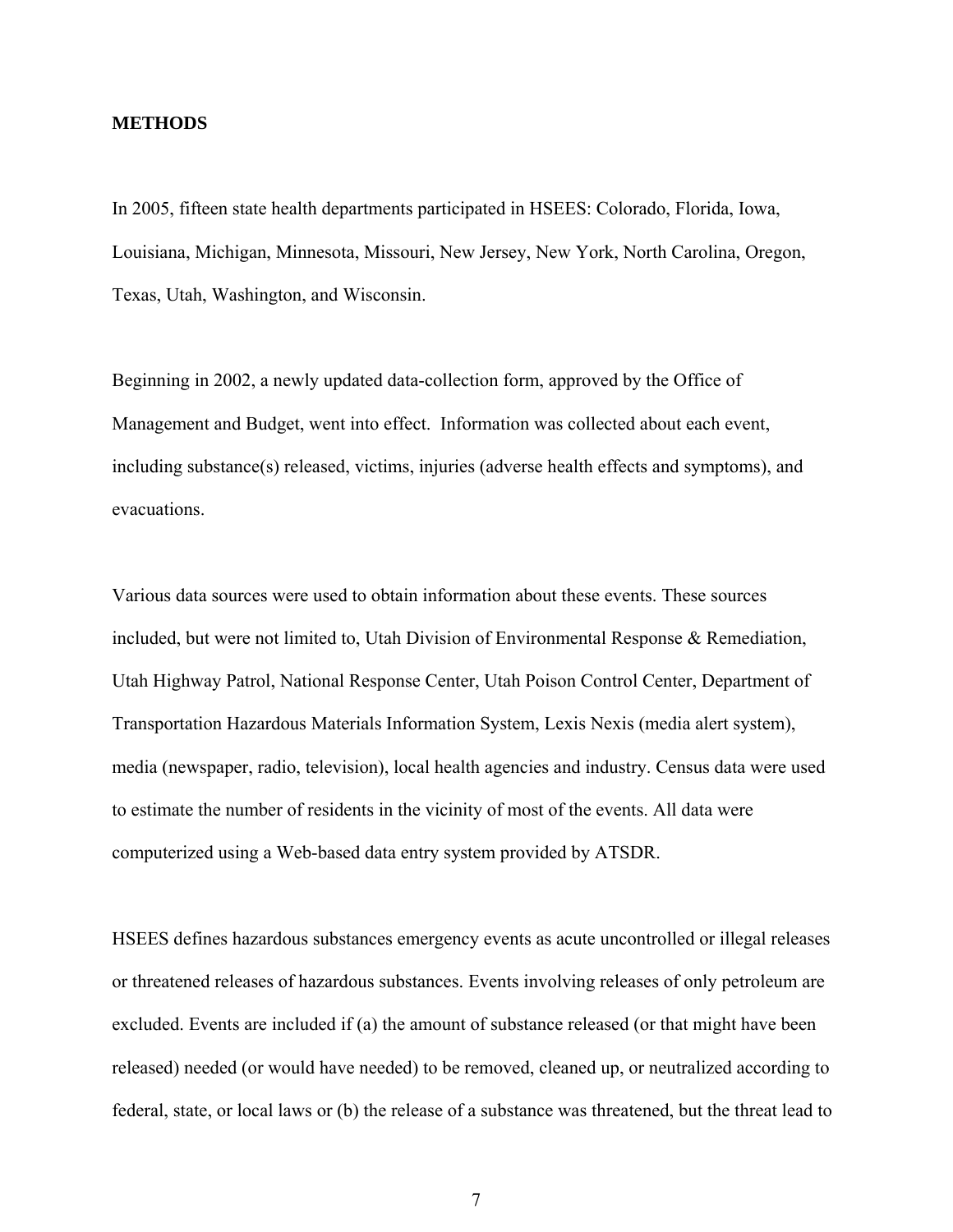an action (for example, evacuation) that could have affected the health of employees, emergency responders, or members of the general public. HSEES defines victims as people who experience at least one documented adverse health effect within 24 hours after the event or who die as a consequence of the event. Victims who receive more than one type of injury or symptom are counted once in each applicable injury type or symptom. Events are defined as transportationrelated if they occur (a) during surface, air, pipeline, or water transport of hazardous substances, or (b) before being unloaded from a vehicle or vessel. All other events are considered fixedfacility events.

For data analyses, the substances released were categorized into 16 groups. The category "mixture" comprises substances from different categories that were mixed or formed from a reaction before the event; the category "other inorganic substances" comprises all inorganic substances except acids, bases, ammonia, and chlorine; and the category "other" comprises substances that could not grouped into one of the other existing categories.

#### **RESULTS**

For 2005, a total of 517 acute hazardous substances events were captured by Utah HSEES: 10 (1.9%) of these events were threatened releases. There were no events in which substances were both threatened to be released and actually released. A total of 442 (85.5%) events occurred in fixed facilities. The counties with the most frequent number of events were San Juan (271 [52.4%]) and Salt Lake County (143 [27.7%]) (Table 1).

For each fixed-facility event, one or two types of area or equipment involved in the fixed facility where the event occurred could be selected. Of all 442 fixed-facility events, 71 (16.1%) reported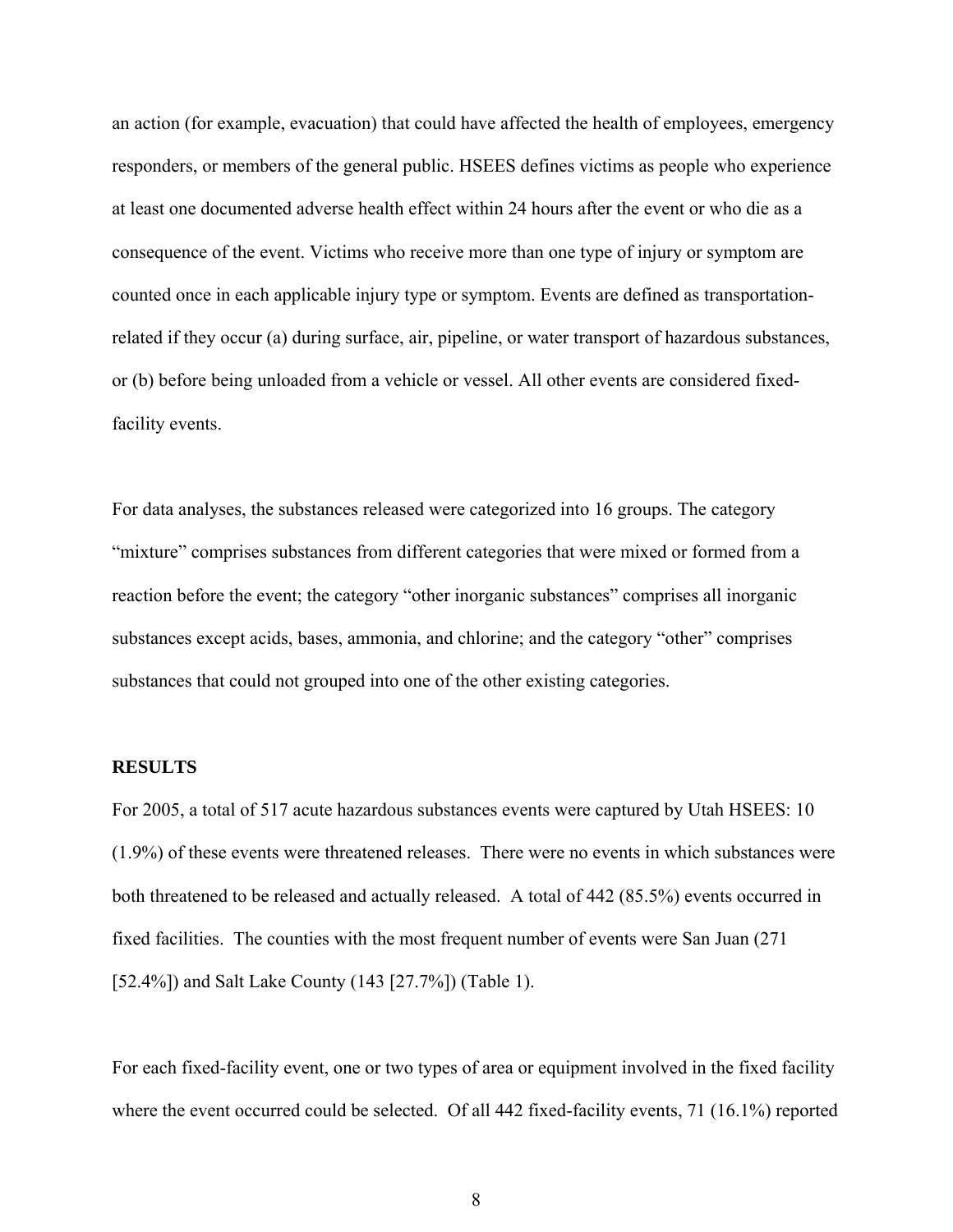one type of area and two (0.5%) reported a combination of two area types. Type of area was not reported for mining, utilities, and manufacturing based on the industry code, yielding 371 (83.9%) events with no entry. Among events with one type of area reported, the main areas were classified as follows: 51 (71.8%) ancillary process equipment, nine (12.7%) storage areas above ground, three (4.2%) material handling areas (Figure 1). Of the events with two areas, both involved storage areas above ground as one of the areas. They were: One (50.0%) involved material handling area and storage area above ground and one (50.0%) involved piping and storage area above ground.

Of the 75 transportation-related events, 56 (74.7%) occurred during ground transport (e.g., truck, van, or tractor) and 18 (24.0 %) involved transport by rail (Figure 2). Fewer events involved water, air, and pipeline transportation modes. Most (98.2%) ground transportation events involved trucks. The largest proportions of transportation-related events occurred during a release en route that was later discovered at a fixed facility (35 [46.7%]) and from unloading of a stationary vehicle or vessel (14 [18.7 %]). Of the 75 transportation-related events, 14 (18.7 %) involved a moving vehicle or vessel. Of the 75 transportation-related events, 12 (16.0%) occurred from a stationary vehicle or vessel such as ones staged at a transfer station

Factors contributing to the events consisted of primary and secondary entries. Primary factors were reported for 517 (100.0%) events (Figure 3a). Of the reported primary factors, most (76.0%) fixed-facility events involved equipment failure. For transportation-related events, most (77.3%) involved human error. Secondary factors were reported for 363 (70.2%) events (Figure 3b). Of the reported secondary factors, most (42.6%) fixed-facility events involved system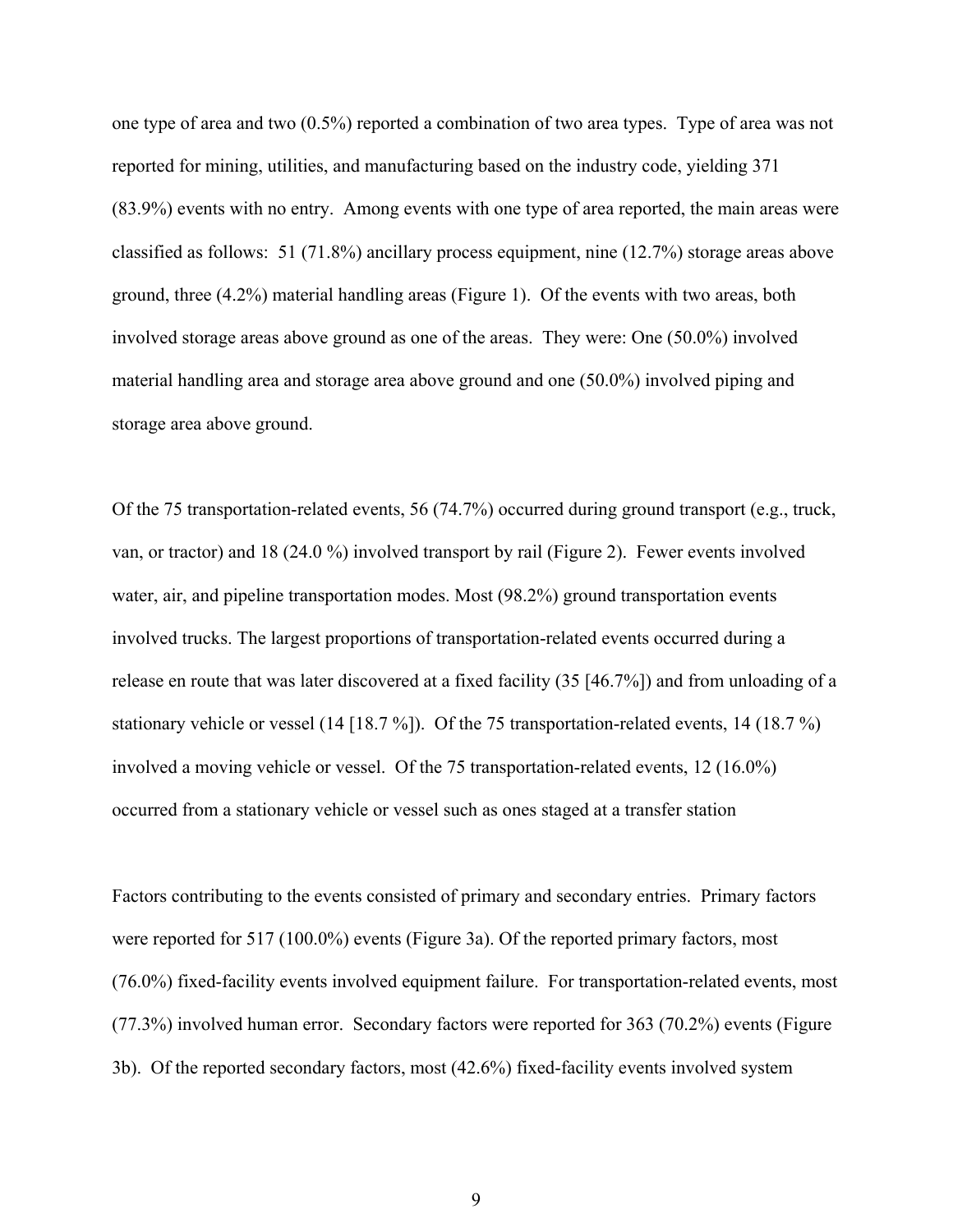process upset, and most (73.3%) transportation-related events involved improper filling, loading or packing.

More than 45.3% of all events involved the release of only one substance. Two substances were released in approximately 1.5% of the events, and approximately 53.2 % involved the release of more than two substances (Table 2). Fixed-facility events were more likely than transportation events to have two or more substances released in an event (63.1% vs. 5.3%).

The number of events by month ranged from 25 (4.9%) in April to 59 (11.4%) in December, with the largest proportions occurring from September through December. The proportion of events ranged from 15.1% to 17.2% during weekdays, and from 8.7% to 10.8% during weekend days. Of all 517 (100.0%) events for which time of day or time category was reported, 34.8% occurred from 6:00 AM to 11:59 AM, 23.4% from 12:00 PM to 5:59 PM, 17.2% from 6:00 PM to 11:59 PM, and the remainder during the early hours of the day.

#### *Industries*

The largest proportions of HSEES events were associated with the wholesale trade (274 [53.0%]) and warehousing (48 [9.28%]) industries (Table 3). The largest number of events with victims occurred from unknown or not an industry (13 [23.6%]). The total number of victims was greatest in the accommodation and food industry (53 [30.1%]) followed by the number of victims in transportation services  $(29 [16.5\%])$  and unknown or not an industry  $(27 [15.3\%])$ . Although the unknown or not an industry resulted in a large proportion of events with victims and a large number of victims, only 48.2% of all 27 events resulted in victims. Conversely,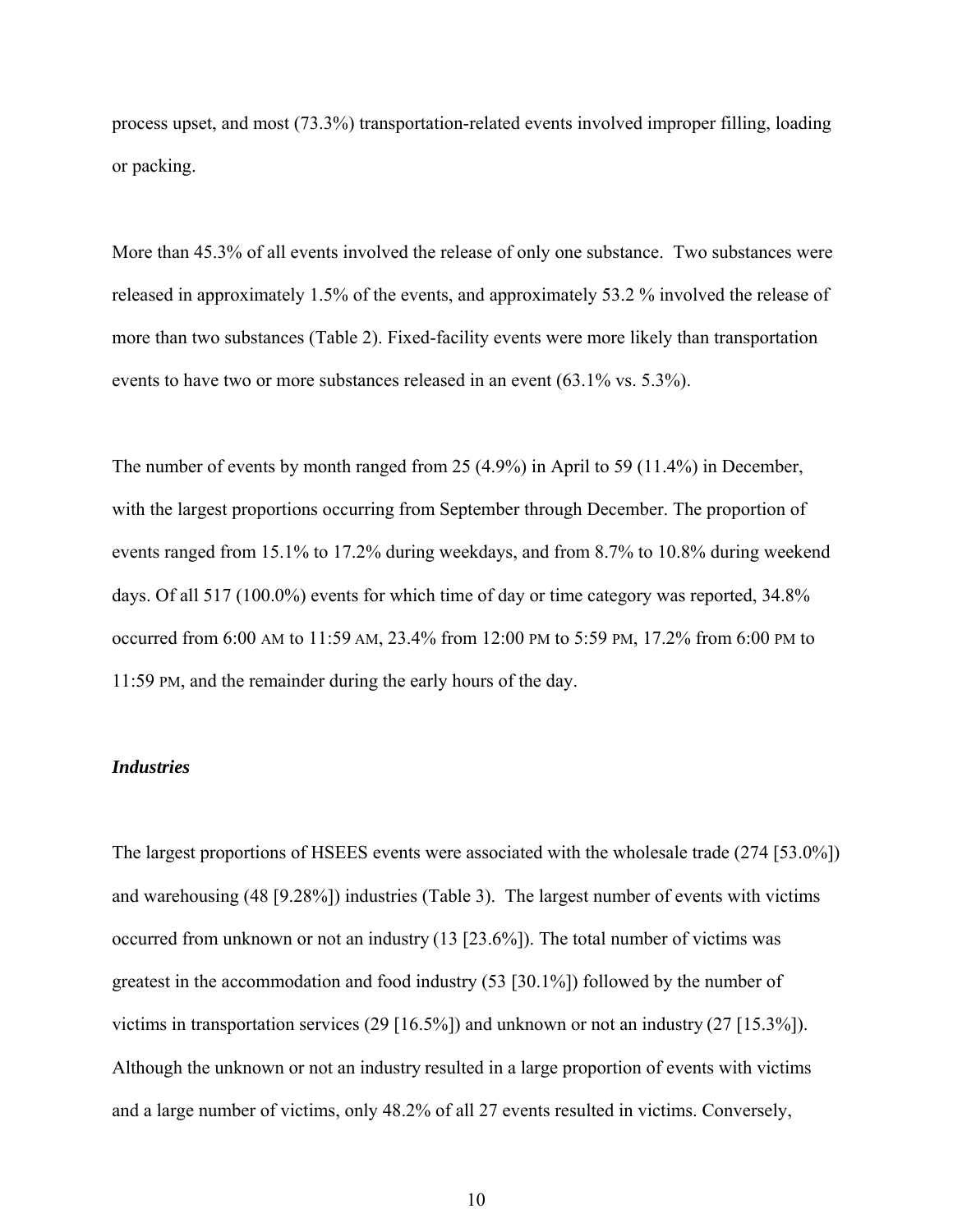100.0% of all events in the information industry resulted in victims, but this industry represents a small proportion  $(7.3\%)$  of events with victims.

#### *Substances*

A total of 1,347 substances were released or were threatened to be released in all events, of which 10 (0.7%) substances were reported as threatened to be released. The individual substances most frequently released were sulfur dioxide, carbon monoxide, volatile organic compounds and nitrogen oxide (NOX) (Appendix). Substances were grouped into 16 categories. The most commonly released categories of substances were other inorganic substances (594 [44.1%]) volatile organic compounds (310 [23.0%]) and oxy-organics (292 [21.7%]) (Table 4). The substance categories most commonly released in fixed-facility events were other inorganic substances (594 [46.9%]), oxy-organics (288 [22.8%]), and volatile organic compounds (293 [23.1%]) (Table 4). In transportation-related events, the most common substance categories released were volatile organic compounds (17 [21.5%]), paint and dye (16 [20.3%]), and acids (12 [15.2%]) (Table 4).

Two types of releases for each substance (e.g., spill and air) could be reported. Only one type of release was associated with the following: air releases (1,191 [88.4%]), spills (132 [9.8%]), threatened release (10 [0.7%]), fire (1 [0.1%]), explosion (2 [0.1%]), and radiation (0 [0.0%]). Of events with two types of releases, the following combinations were reported: air releases and spills (10 [0.7%]), explosion and spill (1 [0.1%]). The release type was missing for zero substances.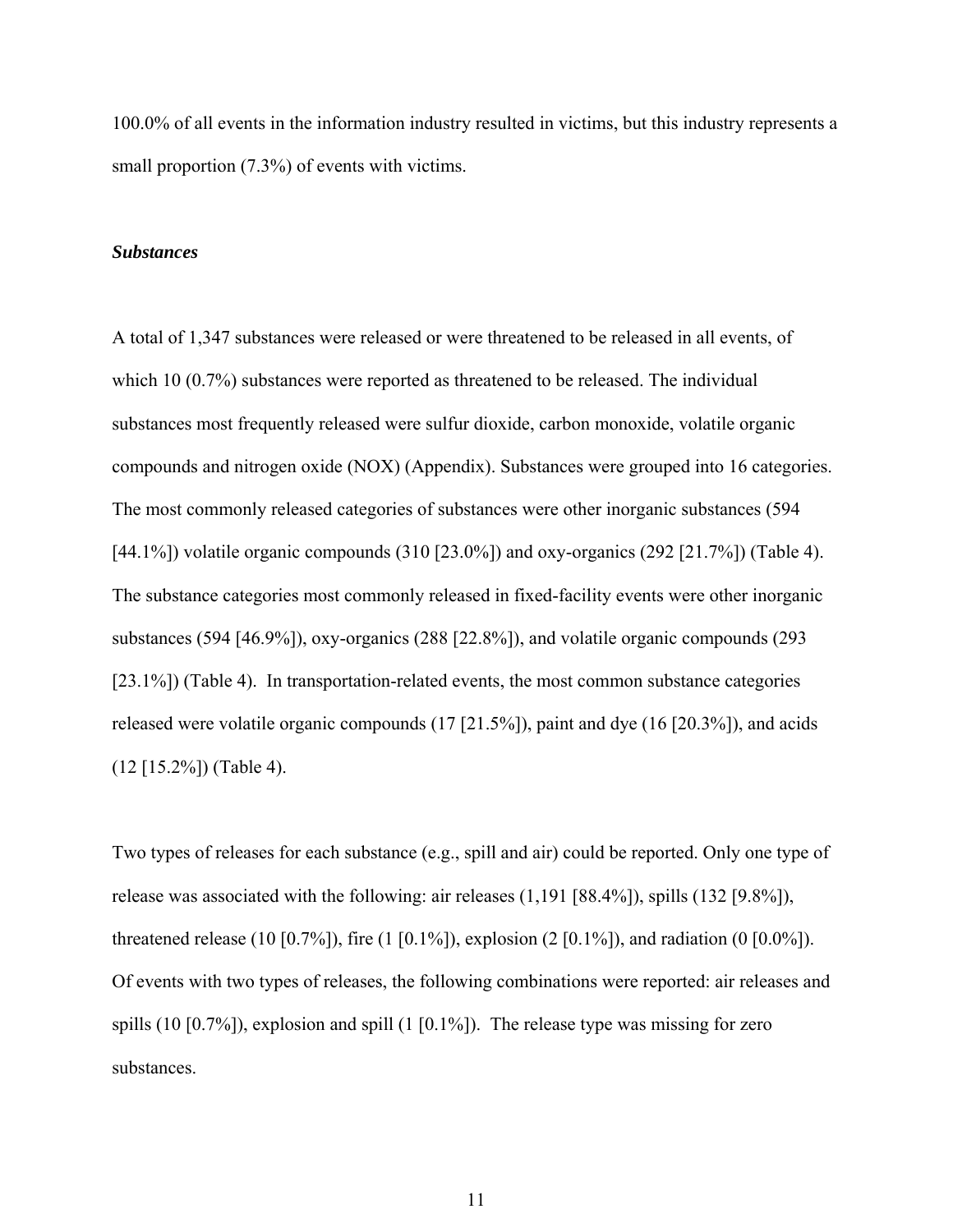#### *Victims*

A total of 176 victims were involved in 55 events (10.6% of all events) (Table 5). Of the 55 events with victims, 30 (54.5%) events involved only one victim, and eight (14.5%) involved two victims. Of all victims, 163 (95.7%) were injured in fixed-facility events. Fixed-facility events were more likely to have three or more victims per event (3.6%) than were transportationrelated events (1.3%).

To represent the magnitude of the effects of substances involved in injuries, the number of events in a specific substance category was compared with the number of events in the same category that resulted in victims. In events that involved one or more substances from the same substance category, substances were counted once in that category. In events that involved two or more substances from different categories, substances were counted once in the multiple substance category. Substances released most often were not necessarily the most likely to result in victims (Table 6). For example, events categorized as multiple substance category constituted 40.2% of all events; however, only 0.5% of these events resulted in injuries. Conversely, events involving pesticides and oxy-organics accounted for 0.8% and 3.7% of all events respectively, but 25.0% of the pesticide events and 52.6% of oxy-organics events resulted in injuries.

The general public (103 [58.5%]) constituted the largest proportion of the population groups injured, followed by employees (73 [41.5 %]) (Figure 4). In fixed-facility events, no emergency response personnel were injured. There were no responders injured during transportation-related events.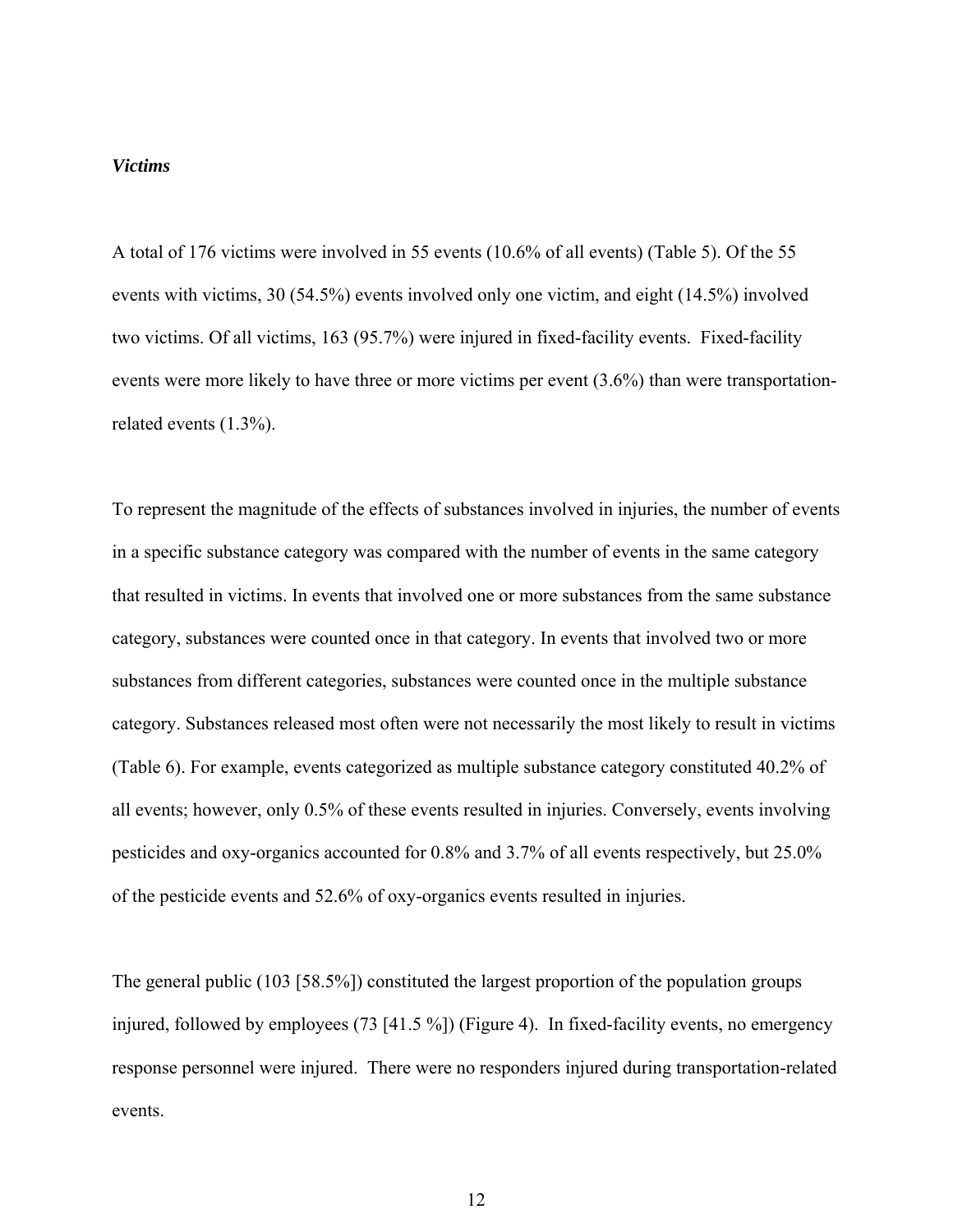Victims were reported to sustain a total of 304 injuries or symptoms (Table 7). Some victims had more than one injury or symptom. Of all reported injuries/symptoms, the most common injuries/symptoms in fixed-facility events were respiratory irritation (120 [41.8%]), headache (95 [33.1%]), and eye irritation (27 [9.5%]). In transportation-related events, trauma (10 [58.8%]), gastrointestinal system problems (2 [11.8%]), skin irritation (2 [11.8%]), and eye irritation (2 [11.8%]) were reported most frequently.

The median age of the 121 (68.8%) victims for whom exact age was reported was 34 years (range: 2-71 years). For the 54 (30.7%) injured persons for whom an age category was reported, one (1.9%) was < 5 years of age, one (1.9%) was 5–14 years of age, zero (0.0%) were 15–19 years of age, 50 (92.6%) were 20–44 years of age, one (1.9%) was 45–64 years of age, and zero  $(0.0\%)$  were  $\geq 65$  years of age. The one injured person for whom age was not reported was likely  $\geq 16$  years of age because he or she was reported as an employee.

Sex was known for 146 (83.0%) of the victims; of these, 76 (43.2%) were females. Of all employees for whom sex was reported, 51.7% were females.

Of the 176 victims, 106 (60.2%) were treated at a hospital (not-admitted) and 62 (35.2%) were treated on scene (first-aid), six (3.4%) were seen by a private physicians within 24 hours. One (0.6%) death was reported (Figure 6). Severity was unknown for one (0.6%) victim.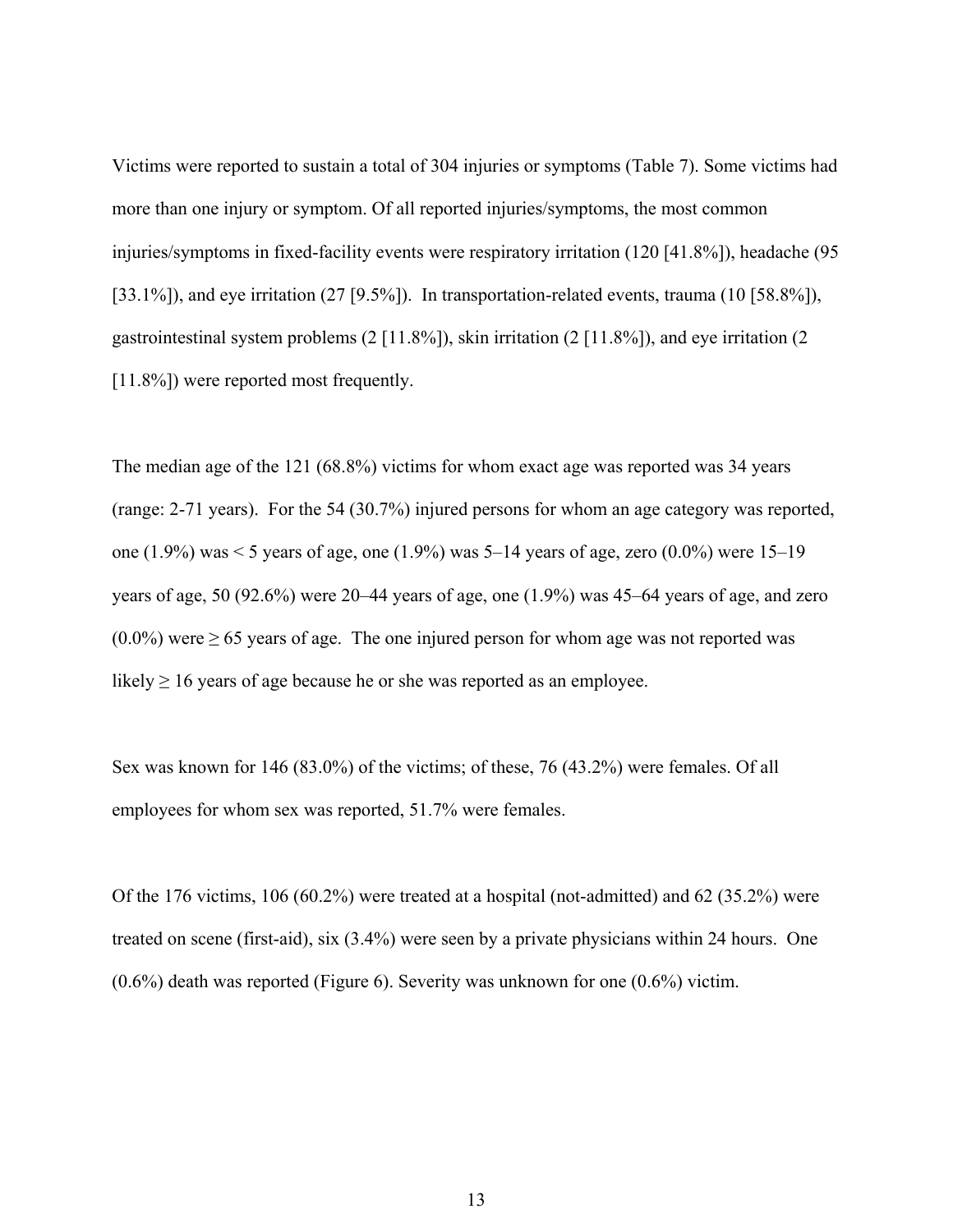The status of personal protective equipment (PPE) use was reported for 73 (100.0%) employeevictims. All of the employee-victims only one (0.1%) had worn any form of PPE. The other 72 (98.6%) had not worn any form of PPE.

The event that consisted of the largest amount of victims was the result of pepper spray being released. An employee cleaning a hotel room found a canister of bear repellant (pepper spray) and sprayed it on the wall. When the employee smelled the noxious fumes he opened a window. The fumes drifted to other parts of the lodge and sent 53 guests to the hospital with symptoms. There were 300 hotel guests evacuated by the facility management. The odor appeared to be concentrated in the area of the indoor swimming pool, which spread to the lobby and dining areas of the main building. The building was decontaminated by hazmat crews.

#### *Nearby populations*

The proximity of the event location in relation to selected populations was determined using geographic information systems (GIS) or health department records. Residences were within  $\frac{1}{4}$ mile of 438 (86.9%) events, schools within  $\frac{1}{4}$  mile of 12 (2.4%) events, hospitals within  $\frac{1}{4}$  mile of four  $(0.8\%)$  events, nursing homes within  $\frac{1}{4}$  mile of four  $(0.8\%)$  events, licensed daycares within  $\frac{1}{4}$  mile of 14 (2.8%) events, industries or other businesses within  $\frac{1}{4}$  mile of 502 (99.0%) events and recreational areas within  $\frac{1}{4}$  mile of 45 (9.1%) events. Information for proximity of the event location in relation to selected populations was missing for 21 events.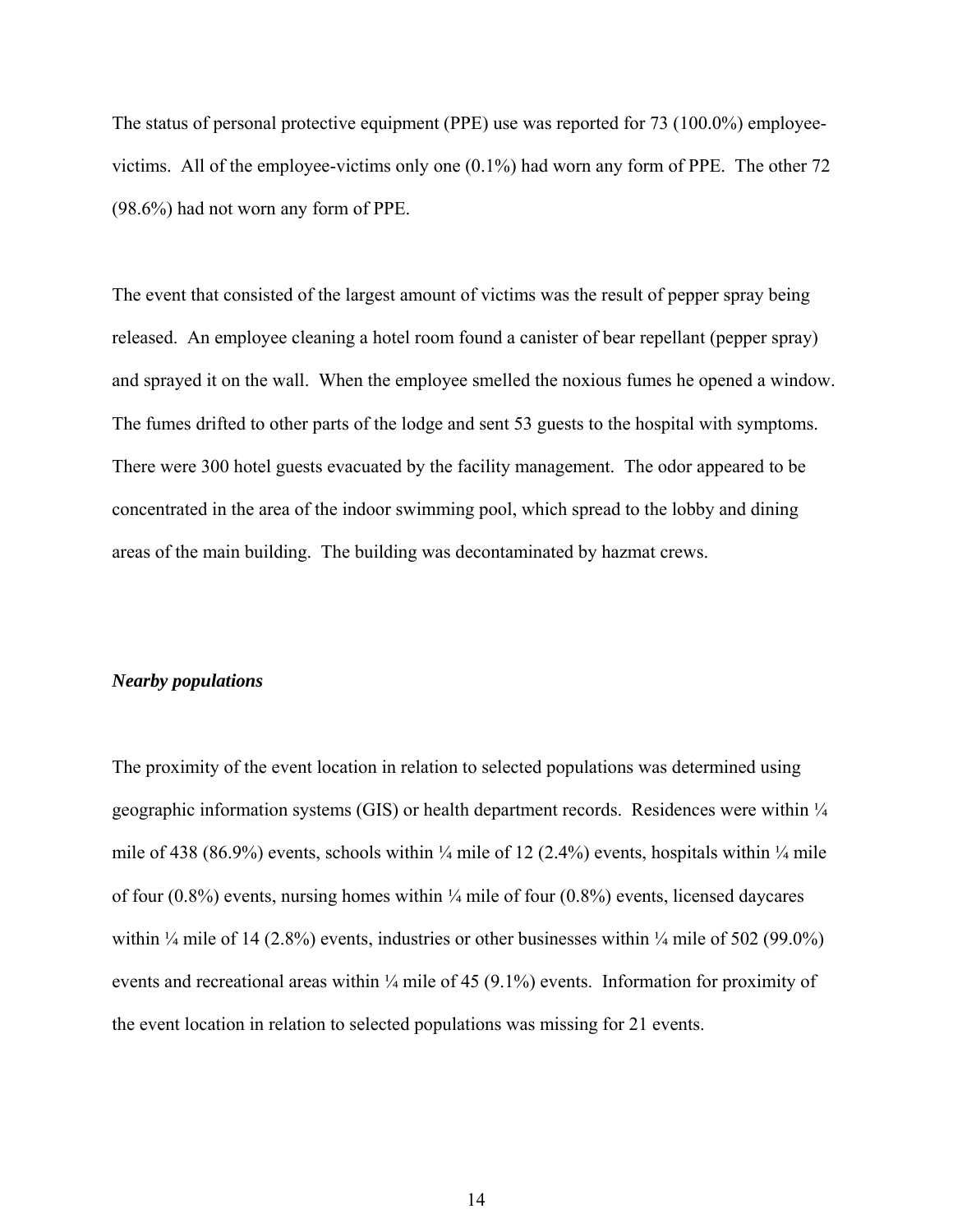The number of events at which persons were at risk of exposure was determined primarily using GIS. There were  $427 (82.6%)$  events with persons living within  $\frac{1}{4}$  mile of the event; 459 (88.8%) events with persons living within ½ mile; and 479 (92.6%) events with persons living within one mile. Information on the number of people living within  $\frac{1}{4}$ ,  $\frac{1}{2}$ , and one mile of the event was missing for 23 events.

### *Evacuations*

Evacuations were ordered in 17 (3.3%) of 517 events where evacuation status was reported. Of these evacuations, 58.8% were of buildings or affected parts of buildings; 17.6% were of defined circular areas surrounding the event locations; 11.8% were of areas downwind or downstream of the event; and the remainder were of circular and downwind or downstream areas, of no criteria, or not known. The number of people evacuated was known for 13 (76.5%) events and ranged from three to 8000 people, with a median of 25 people. The median length of evacuation was four hours (range: 0.5 to 72). Evacuation length was missing for 0 (0.0%) events. Of all 517 events, 24 (4.6%) had access to the area restricted. There were two (0.4%) events that had inplace sheltering ordered by an official.

#### *Decontamination*

Of the 161 (100.0%) victims for whom decontamination status was known, 150 (93.2%) were not decontaminated, six (3.7%) were decontaminated at the scene, five (3.1%) were decontaminated at a medical facility, and zero (0.0%) were decontaminated at both the scene and a medical facility.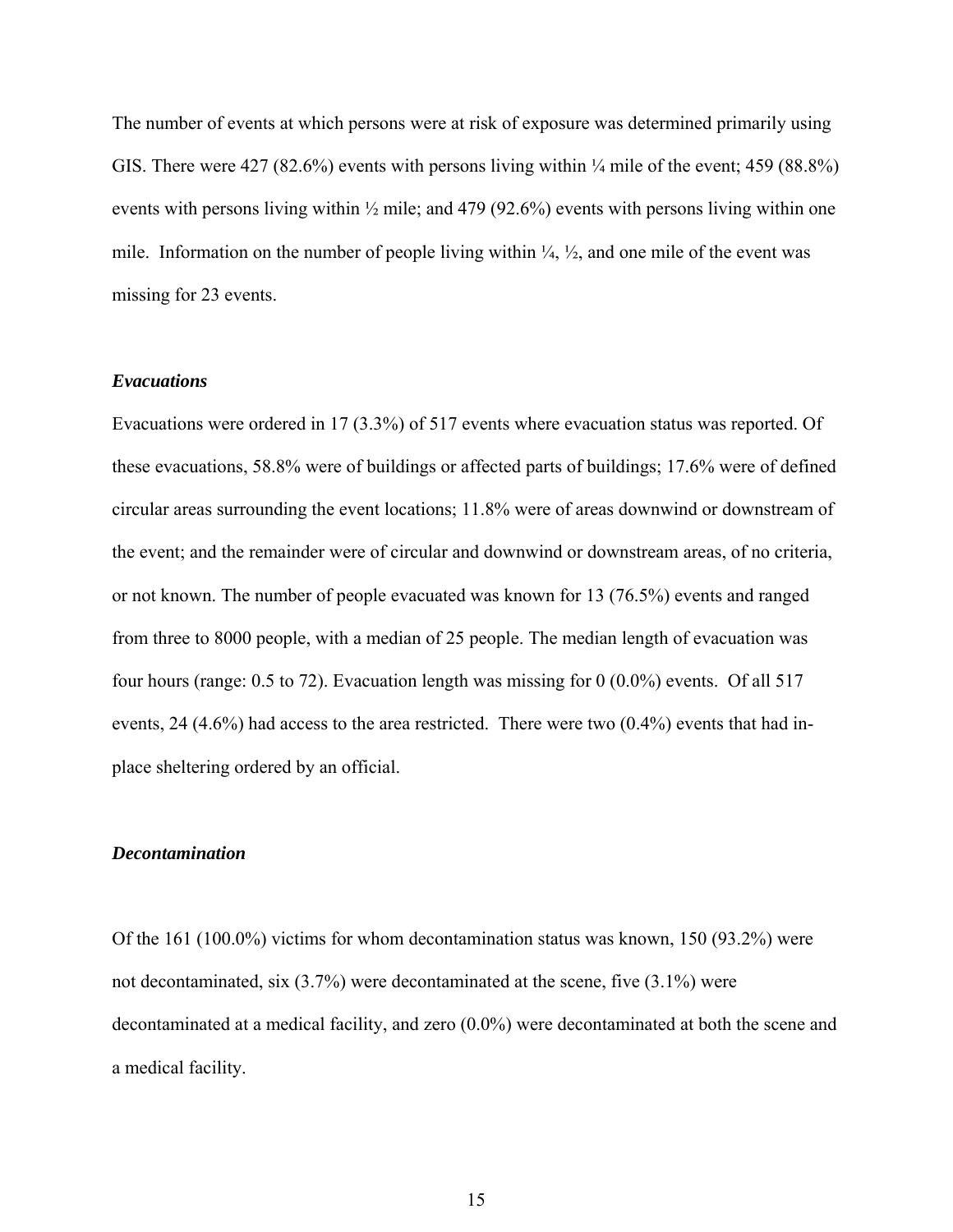In events where uninjured persons were decontaminated, the median number of uninjured decontaminated individuals was four persons per event (range: 1-8 persons). Decontamination at a medical facility was conducted for zero uninjured employees, zero uninjured responders, zero uninjured members of the general public, and zero uninjured students. Decontamination at the scene was conducted for four uninjured employees, five uninjured responders, four uninjured members of the general public, and zero uninjured students.

### *Response*

Of the 517 (100%) events with information on who responded to the event, 13.0% reported two or more categories of personnel who responded, 6.8% reported three or more categories, and 2.3% reported four or more categories. The personnel who responded most frequently were the response team of the company where release occurred, 118 (22.8%), followed by certified HazMat, 44 (8.5%), hospital personnel/Poison Control Center, 32 (6.2%), and law enforcement agency, 10 (1.9%) (Table 8).

### **2005 Prevention Outreach Activities**

The outreach activities that were used during 2005 were: 1) to develop relationships with large industries in the state that would enhance our ability to obtain detailed information regarding releases of hazardous substances. 2) Develop a quarterly newsletter to send out to first responders, LEPCs and other groups that work with hazardous releases. 3) Increase knowledge among adult care and child care centers on the potential dangers of mixing of cleaning products. 4) Develop a collaborative relationship with each of the local health departments to improve reporting of methamphetamine-related hazardous substance emergency events.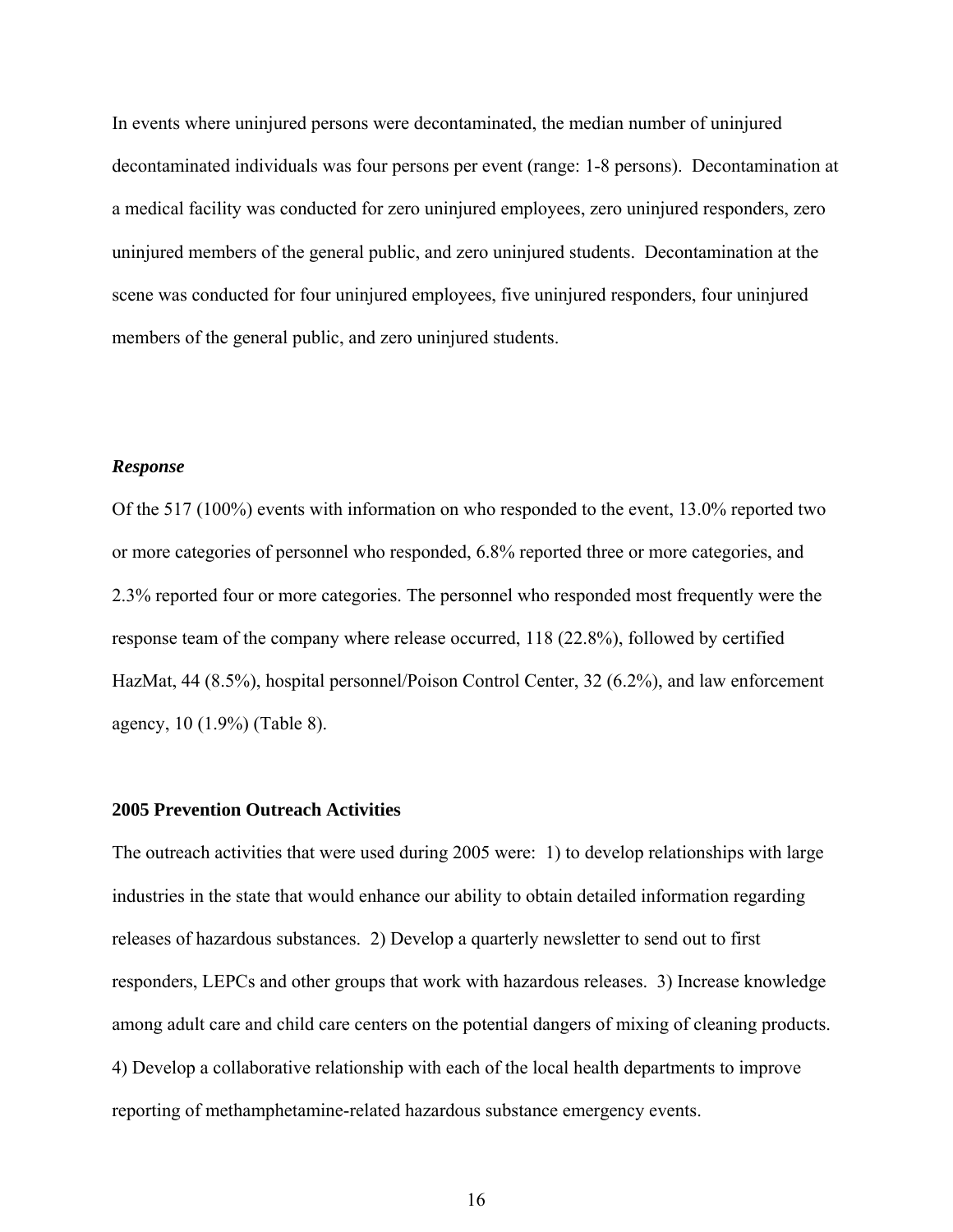The first outreach activity was to develop relationships with large industry in the state that would enhance our ability to obtain detailed information regarding releases of hazardous substances. A tri-fold brochure was developed outlining HSEES activities and describing how information collected by HSEES could be used by industry. It included industry specific data from 2002- 2003, broken down by fixed-facility and transportation. The brochure was disseminated utilizing a posting on the Utah HSEES website in a PDF version and a mass mailing to 200 large industries and some 60 businesses in Utah. As a result of this outreach activity, there has been an increase in knowledge and awareness of the HSEES program. This has resulted in a more prompt reply to additional information requests with the information contained on a spreadsheet.

For the second outreach activity, the newsletter was sent during the second quarter and contained data for January through March. This newsletter included information about the HSEES program, the number of events occurring during that time period, as well as a break down of the data into fixed facilities and transportation events. The newsletter included information on how to directly contact the HSEES program. It was distributed by mail to 70 Local Emergency Planning Committee members and environmental health agencies throughout Utah. We learned that e-mail delivery was preferred, so they could e-mail it to their e-mail distribution lists. This increased distribution by an estimated 300 people.

For the third outreach activity the Utah HSEES coordinator requested to work with the PHPS fellow supported by ATSDR. The objective of the PHPS prevention specialist was to improve Utah HSEES program outreach activities and the evaluation of these activities. The process began by discussing past outreach activities completed by the Utah HSEES program to identify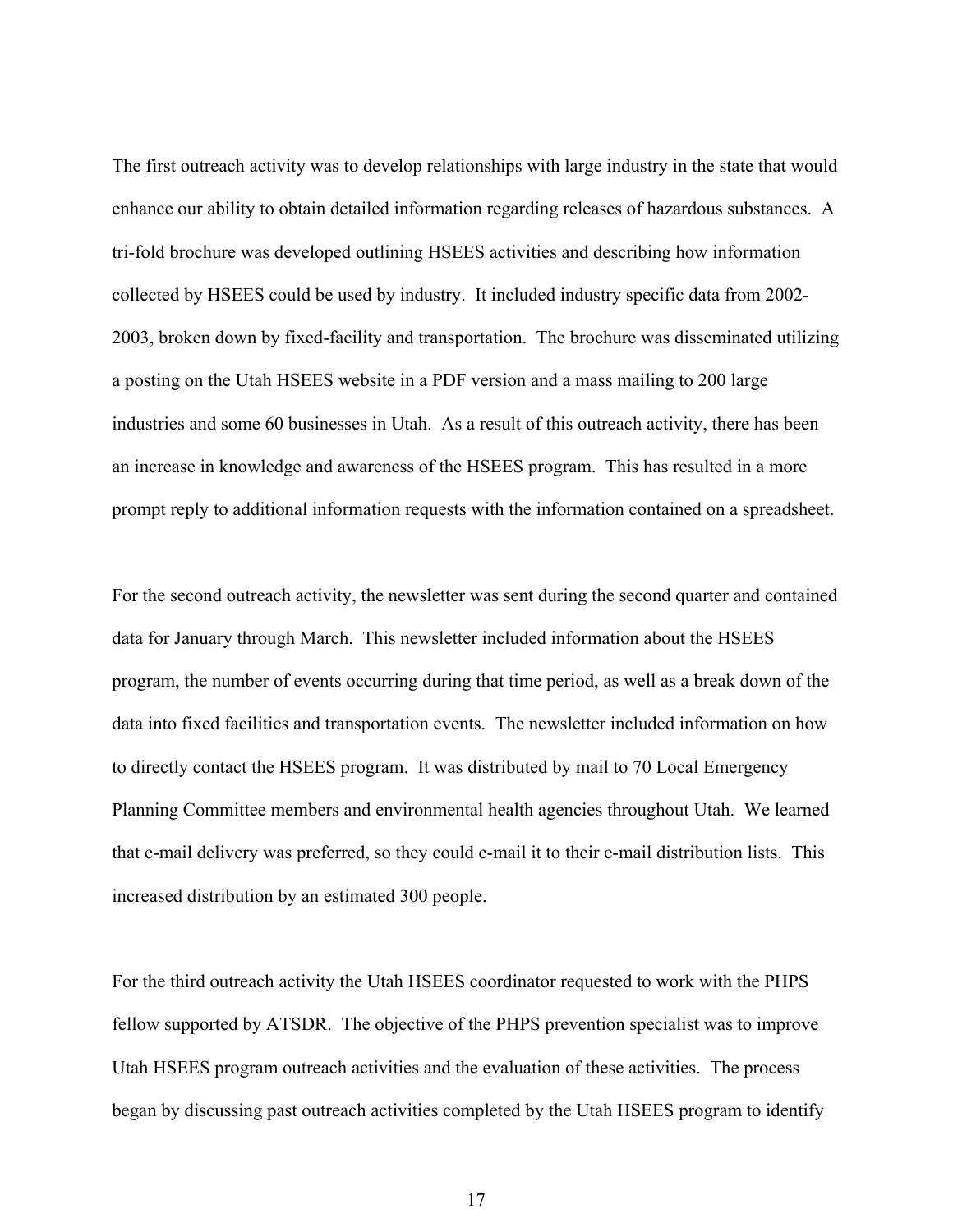an activity that would be qualified to take through the beginning processes to the final evaluation process. An expanded logic model and evaluation planning concepts for the PHPS project were selected to be applied to an outreach activity done in 2004. This activity and participation with the PHPS fellow also provided an opportunity to provide information to and work in collaboration with ATSDR on a paper titled, "Outcome-Based Planning and Evaluation: Challenges for Hazardous Substances Emergency Events Surveillance Programs at the State Level," that described our state's activity and participation with the PHPS fellow.

The fourth outreach activity involved creating a collaborative relationship with local health departments. The Utah HSEES program receives most methamphetamine-related reports from monitoring the news media, not from the standard reporting agencies. The Utah legislature passed a bill this year entitled, "Illegal Drug Operations Site Reporting and Decontamination Act." This bill requires law enforcement agencies in Utah to report clandestine drug labs to the local health department. This would help in getting more detailed information about methamphetamine-related events in a timely manner. Contact has been made with the local health departments regarding receiving information about these types of events. The Utah HSEES program is currently determining the best way to further request this information formally.

#### **SUMMARY OF RESULTS, 2000–2005**

During 2000**–**2005, the largest proportion of events occurred in fixed facilities (Table 9). The number of transportation related-events has decreased in recent years. This could be due to exclusion of events that do not meet the reporting rule of either one gallon or ten pounds being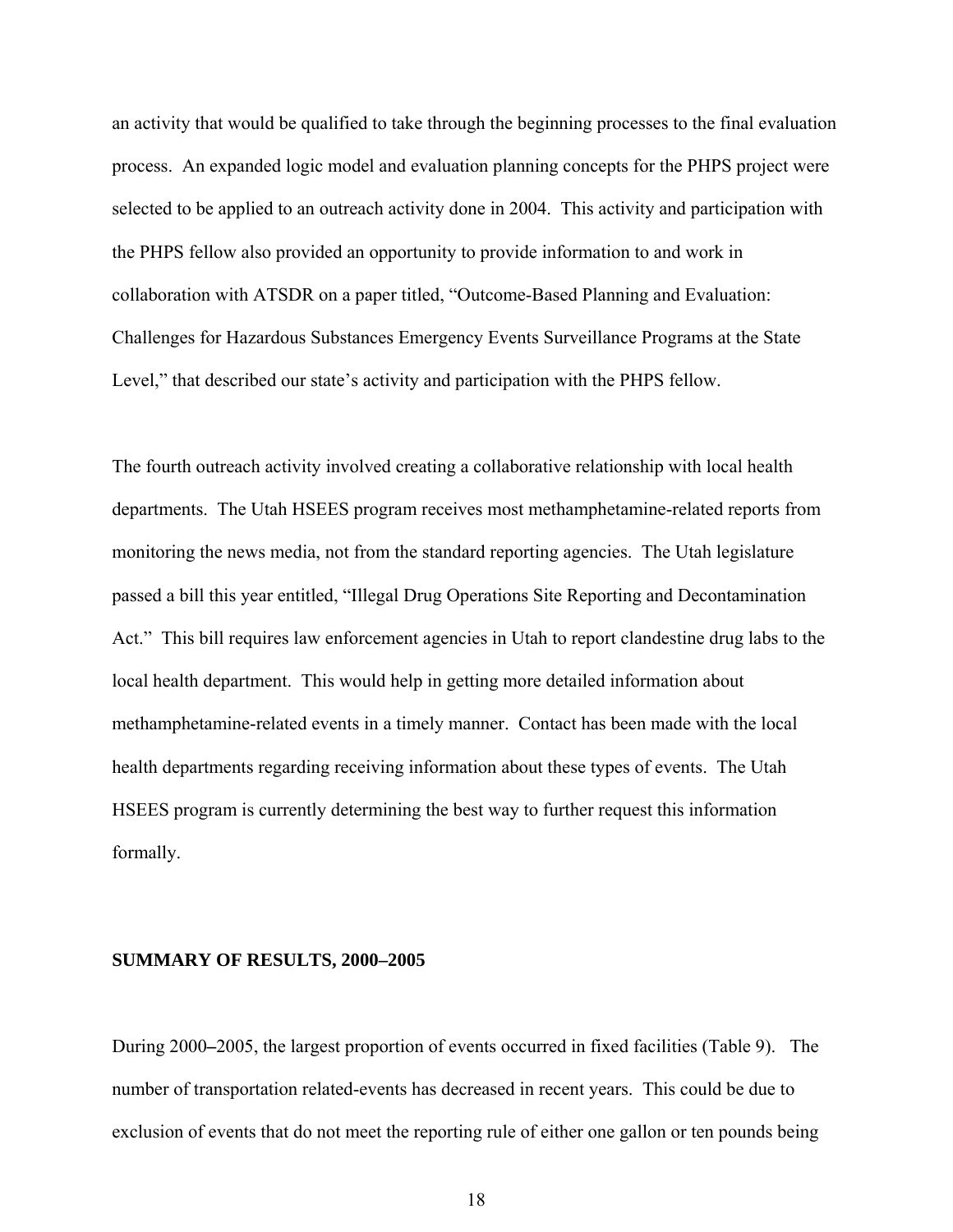released. The number of total events has been increasing. This increase could be due to better reporting from participating sources.

The number of substances released has also increased. The number of events with victims has increased over the last five years. This leads to the percentage of events with victims being highest in 2005 (10.6 %) and lowest in years 2002 and 2003 (both at 1.8 %). The average percentage of events with victims during 2000**–**2005 was 4.6 %.

Respiratory irritation has consistently been the most frequently reported injury. Members of the general public rose above employees as the most commonly reported victims of acute chemical releases. However, employees continue to constitute a large proportion of the victims. (Figure 7). The number of injured responders decreased to zero. This significant decrease from previous years is possibly due to increased awareness of the dangers and increased precautions.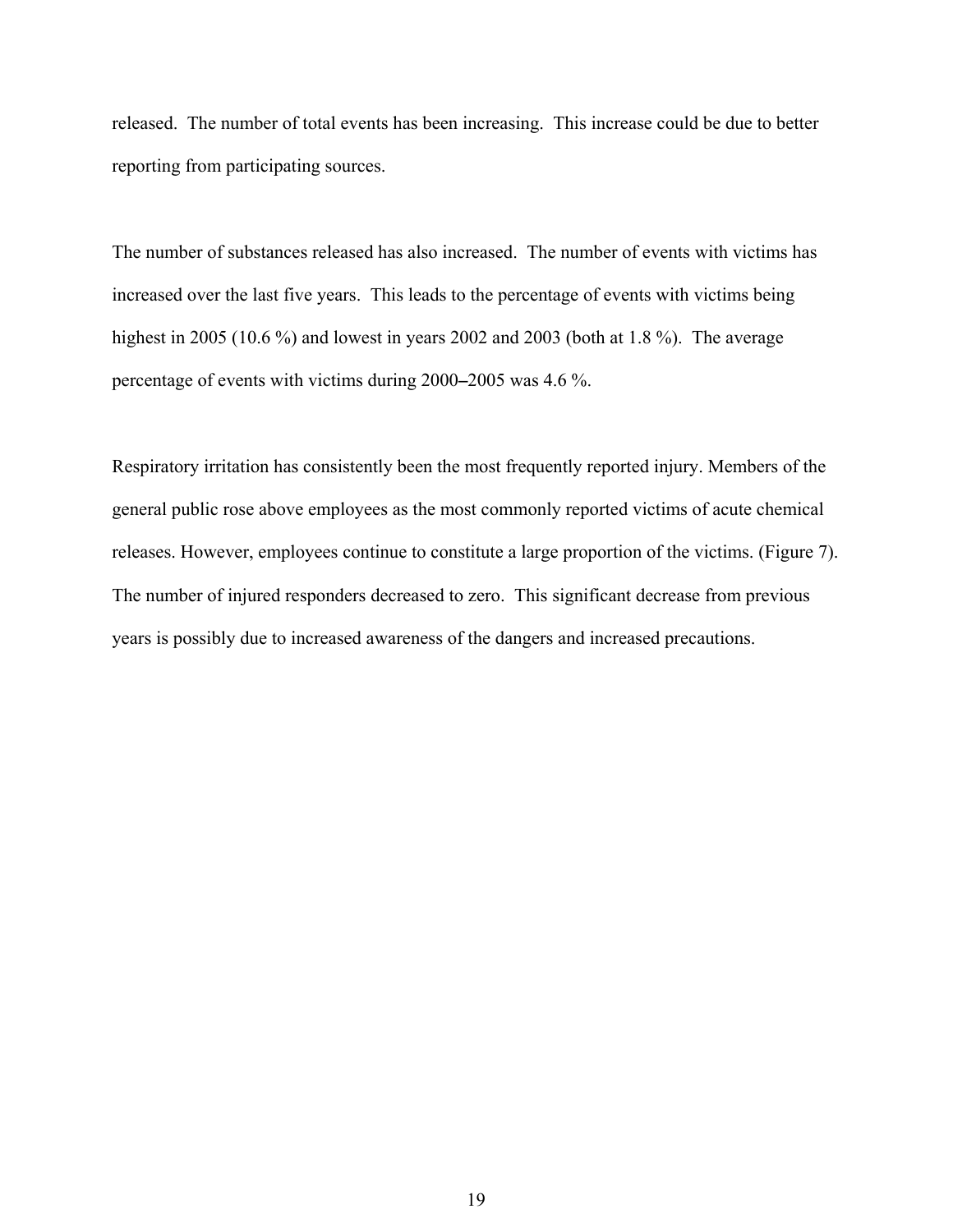### **REFERENCES**

1. Centers for Disease Control and Prevention. Comprehensive plan for epidemiologic surveillance. Atlanta: US Department of Health and Human Services; 1986.

2. Binder S. Death, injuries, and evacuations from acute hazardous materials releases. Am J Public Health 1989; 70:1042–4.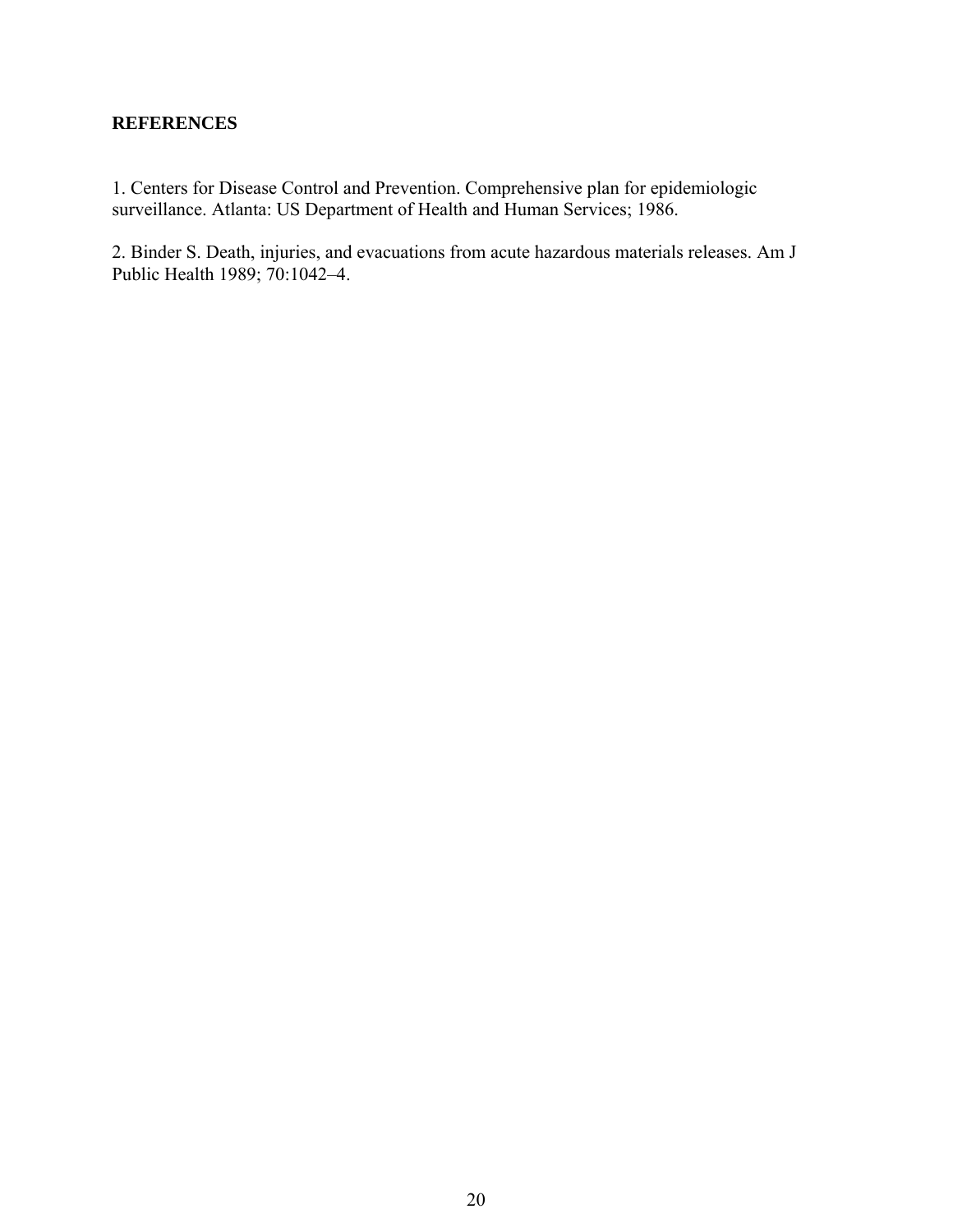# Appendix

Table 1. The ten substances most frequently involved in events—Utah Hazardous Substances Emergency Events Surveillance, 2005

| <b>Number</b>    | <b>Standardized Substance Name</b> | <b>Frequency</b> |
|------------------|------------------------------------|------------------|
| $\mathbf{1}$     | <b>Sulfur Dioxide</b>              | 290              |
| $\overline{2}$   | Carbon Monoxide                    | 276              |
| $\overline{3}$   | Volatile Organic Compounds         | 275              |
| $\overline{4}$   | Nitrogen Oxide (NOX)               | 245              |
| 5                | Chlorine                           | 26               |
| 6                | Paint NOS                          | 20               |
| $\overline{7}$   | Mixture                            | 18               |
| $\boldsymbol{8}$ | Nitrous Oxide                      | 14               |
| 9                | Mercury                            | 10               |
| $10\,$           | Hydrochloric Acid                  | 9                |
| Total            |                                    | 1,183            |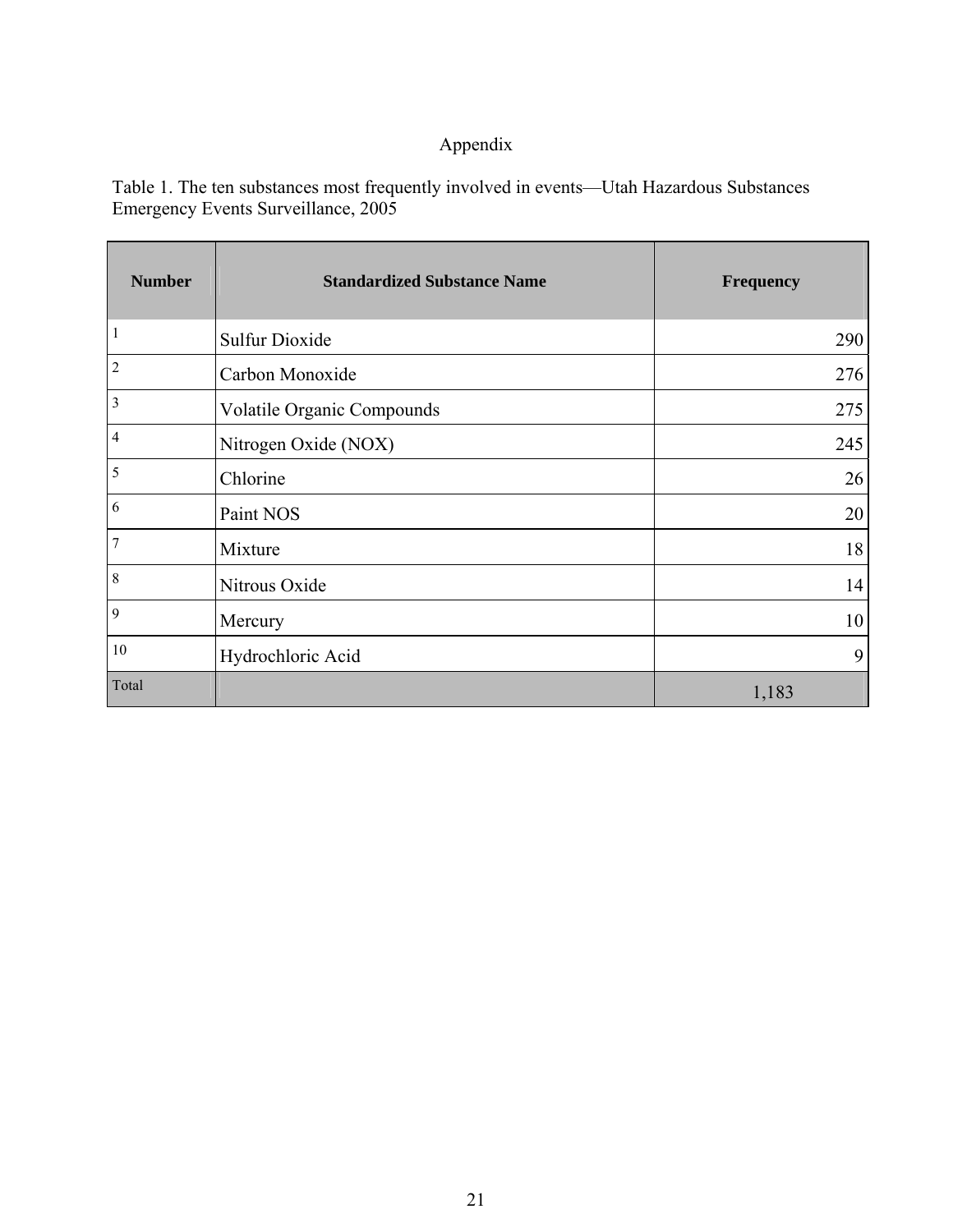|                  | <b>Fixed facility</b>   |                 |                         | <b>Transportation</b> | <b>All events</b>    |  |
|------------------|-------------------------|-----------------|-------------------------|-----------------------|----------------------|--|
| <b>County</b>    | No. events              | $\frac{0}{6}$ * | No. events              | $\frac{0}{6}$ *       | Total no. events (%) |  |
| Beaver           | $\boldsymbol{0}$        | 0.0             | 1                       | 100.0                 | 1(0.2)               |  |
| <b>Box Elder</b> | 1                       | 100.0           | $\boldsymbol{0}$        | 0.0                   | 1(0.2)               |  |
| Cache            | $\overline{\mathbf{3}}$ | 100.0           | $\boldsymbol{0}$        | 0.0                   | 3(0.6)               |  |
| Carbon           | 1                       | 50.0            | $\mathbf{1}$            | 50.0                  | 2(0.4)               |  |
| Daggett          | $\mathbf{0}$            | $0.0\,$         | $\boldsymbol{0}$        | 0.0                   | 0(0.0)               |  |
| Davis            | 17                      | 85.0            | 3                       | 15.0                  | 20(3.9)              |  |
| Duchesne         | $\theta$                | 0.0             | $\boldsymbol{0}$        | 0.0                   | 0(0.0)               |  |
| Emery            | $\boldsymbol{0}$        | $0.0\,$         | $\boldsymbol{0}$        | 0.0                   | 0(0.0)               |  |
| Garfield         | 1                       | 50.0            | $\mathbf{1}$            | 50.0                  | 2(0.4)               |  |
| Grand            | $\boldsymbol{0}$        | 0               | 1                       | 100.0                 | 1(0.2)               |  |
| Iron             | $\overline{c}$          | 66.7            | $\mathbf{1}$            | 33.3                  | 3(0.6)               |  |
| Juab             | $\mathbf{1}$            | 100.0           | $\boldsymbol{0}$        | 0.0                   | 1(0.2)               |  |
| Kane             | $\boldsymbol{0}$        | $0.0\,$         | $\boldsymbol{0}$        | $0.0\,$               | 0(0.0)               |  |
| Millard          | 8                       | 88.9            | $\mathbf{1}$            | 11.1                  | 9(1.7)               |  |
| Morgan           | $\mathbf{1}$            | 100.0           | $\boldsymbol{0}$        | 0.0                   | 1(0.2)               |  |
| Piute            | $\boldsymbol{0}$        | $0.0\,$         | $\boldsymbol{0}$        | $0.0\,$               | 0(0.0)               |  |
| Rich             | $\theta$                | $0.0\,$         | $\boldsymbol{0}$        | $0.0\,$               | 0(0.0)               |  |
| Salt Lake        | 85                      | 59.4            | 58                      | 40.6                  | 143(27.7)            |  |
| San Juan         | 271                     | 100.0           | $\boldsymbol{0}$        | 0.0                   | 271(52.4)            |  |
| San Pete         | $\overline{c}$          | 100.0           | $\boldsymbol{0}$        | $0.0\,$               | 0(0.0)               |  |
| Sevier           | 1                       | 100.0           | $\boldsymbol{0}$        | $0.0\,$               | 1(0.2)               |  |
| Summit           | 3                       | 100.0           | $\boldsymbol{0}$        | $0.0\,$               | 3(0.6)               |  |
| Tooele           | 22                      | 88.0            | $\overline{\mathbf{3}}$ | $12.0\,$              | 25(4.8)              |  |
| Uintah           | $\boldsymbol{0}$        | $0.0\,$         | $\boldsymbol{0}$        | $0.0\,$               | 0(0.0)               |  |
| Utah             | $\,8\,$                 | $80.0\,$        | $\overline{c}$          | 20.0                  | 10(1.9)              |  |
| Wasatch          | $\sqrt{2}$              | 100.0           | $\boldsymbol{0}$        | 0.0                   | 2(0.4)               |  |
| Washington       | 5                       | $100.0\,$       | $\boldsymbol{0}$        | $0.0\,$               | 5(1.0)               |  |
| Wayne            | $\boldsymbol{0}$        | $0.0\,$         | $\boldsymbol{0}$        | $0.0\,$               | 0(0.0)               |  |
| Weber            | $10\,$                  | 76.9            | 3                       | 23.1                  | 13(2.5)              |  |
| Unknown          | $\boldsymbol{0}$        | 0.0             | $\boldsymbol{0}$        | $0.0\,$               | 0(0.0)               |  |
|                  | 442                     |                 | 75                      |                       | 517 (100 .0 %)       |  |

Table 2. Number of events meeting the surveillance definition, by county and type of event**—** Utah Hazardous Substances Emergency Events Surveillance, 2005

\* Percentage = (number of events by type of event per county  $\div$  total number of events in that county) x 100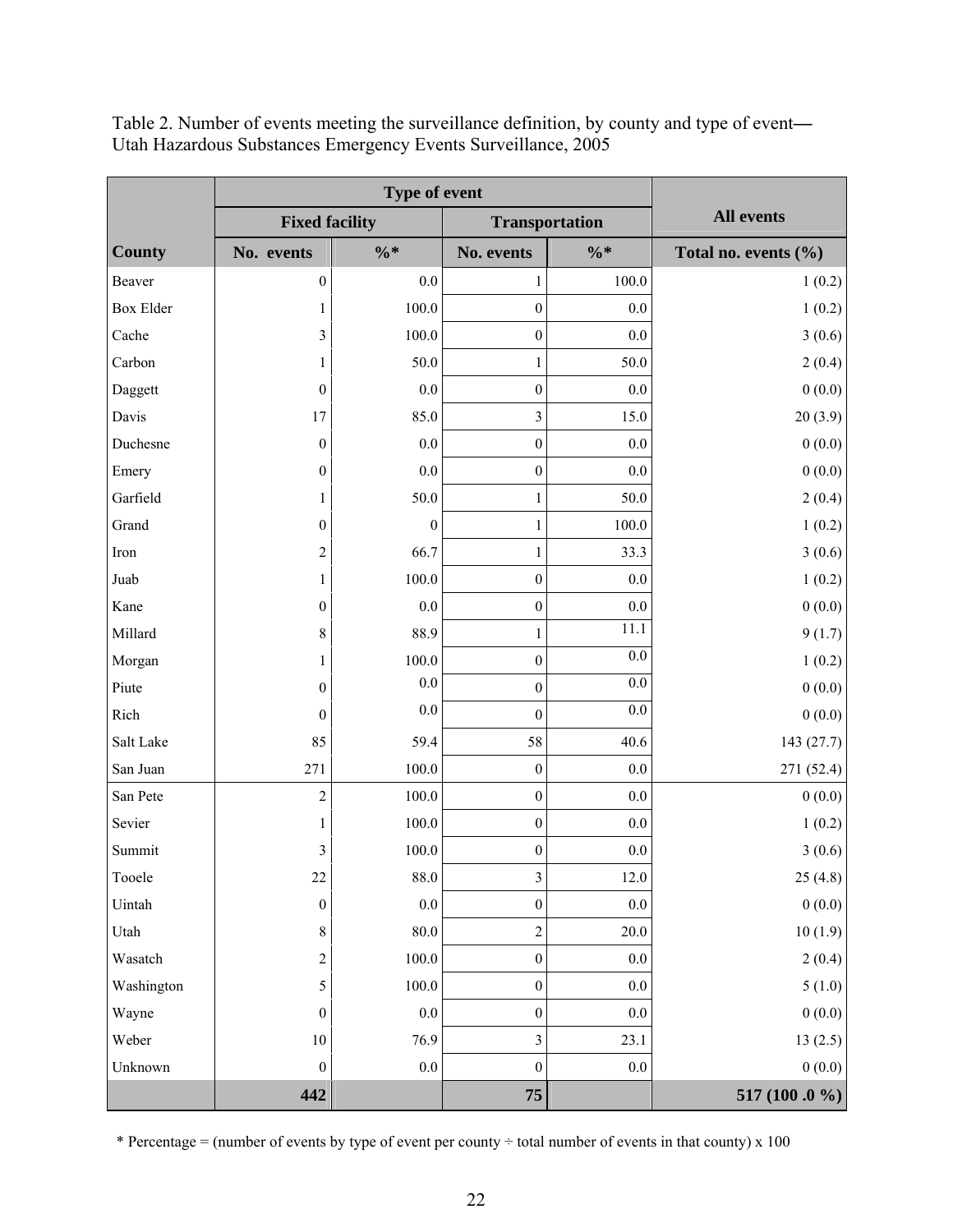Figure 1. Area of fixed facilities involved in events**—**Utah Hazardous Substances Emergency Events Surveillance, 2005.

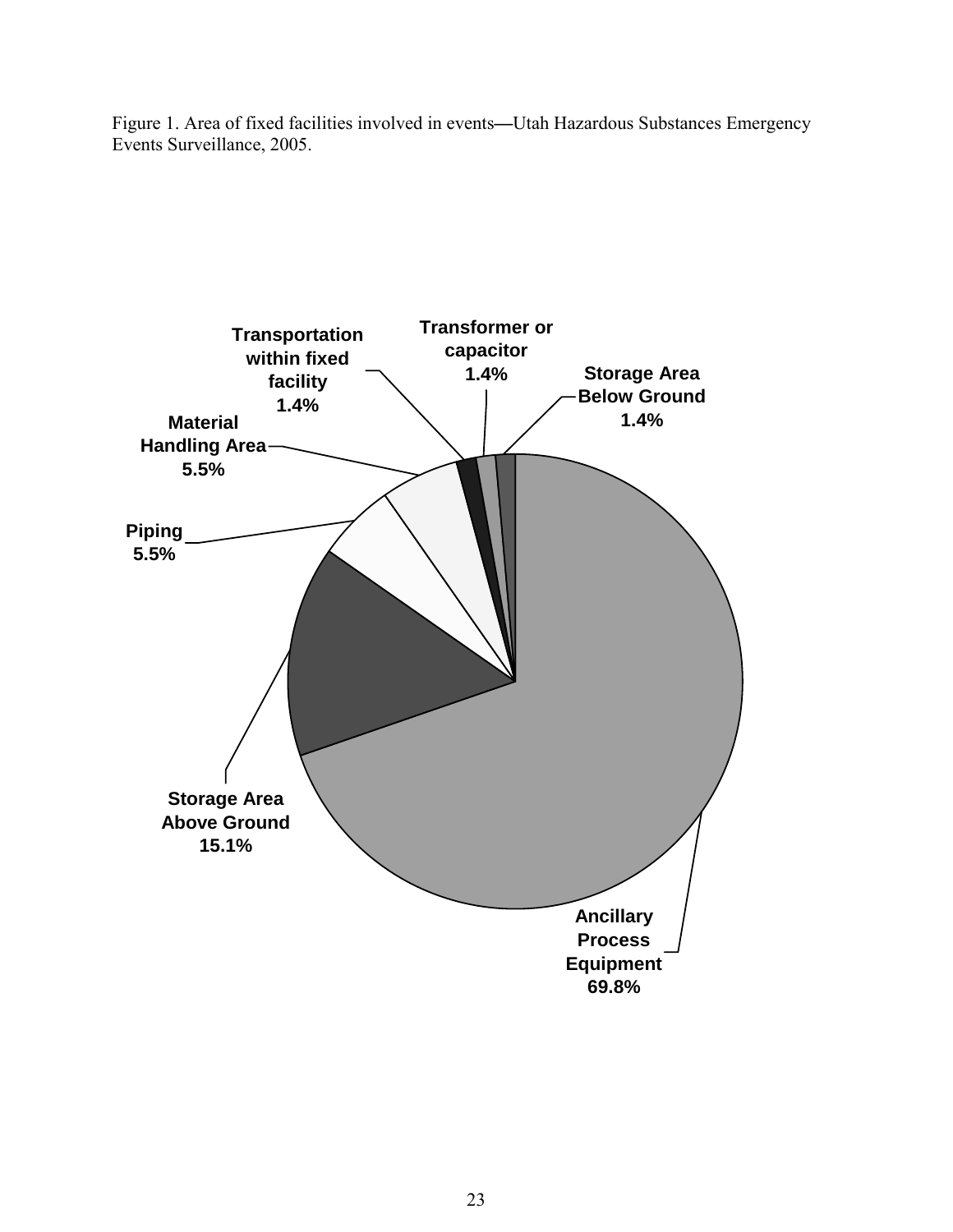Figure 2. Distribution of transportation-related events, by type of transport—Utah Hazardous Substances Emergency Events Surveillance, 2005.

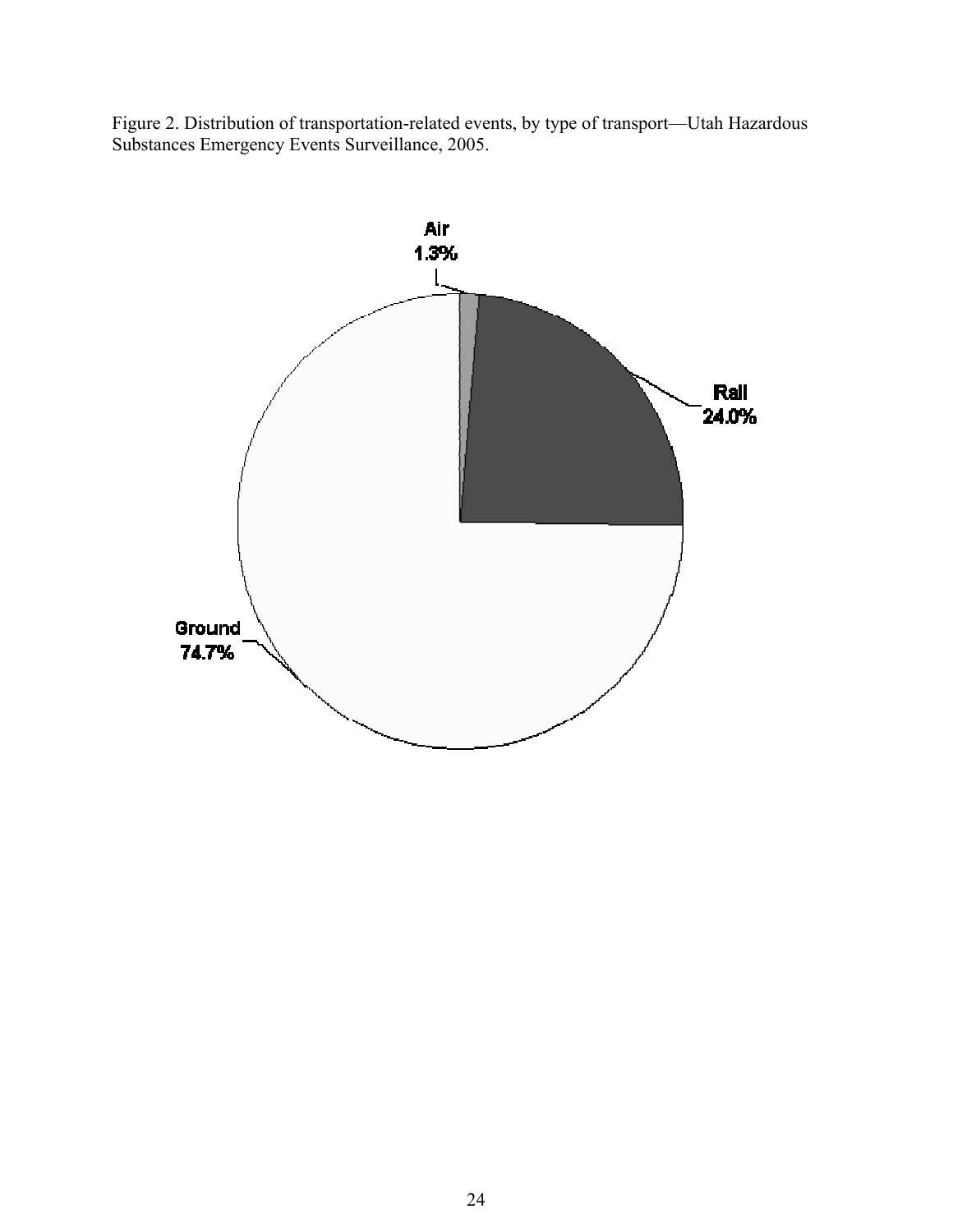

Figure 3a. Primary factors reported as contributing to events— Utah Hazardous Substances Emergency Events Surveillance, 2005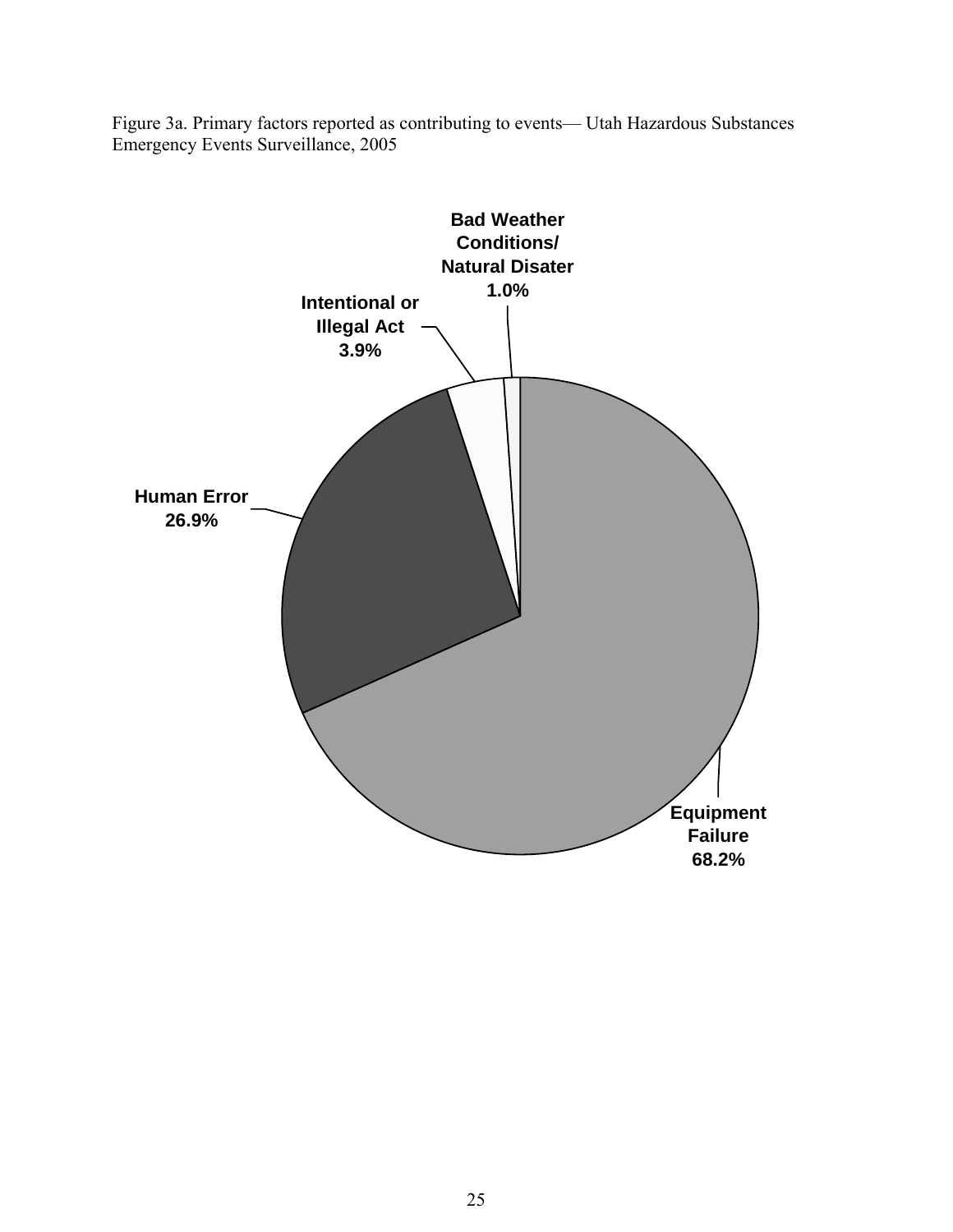

Figure 3b. Secondary factors reported as contributing to events— Utah Hazardous Substances Emergency Events Surveillance, 2005.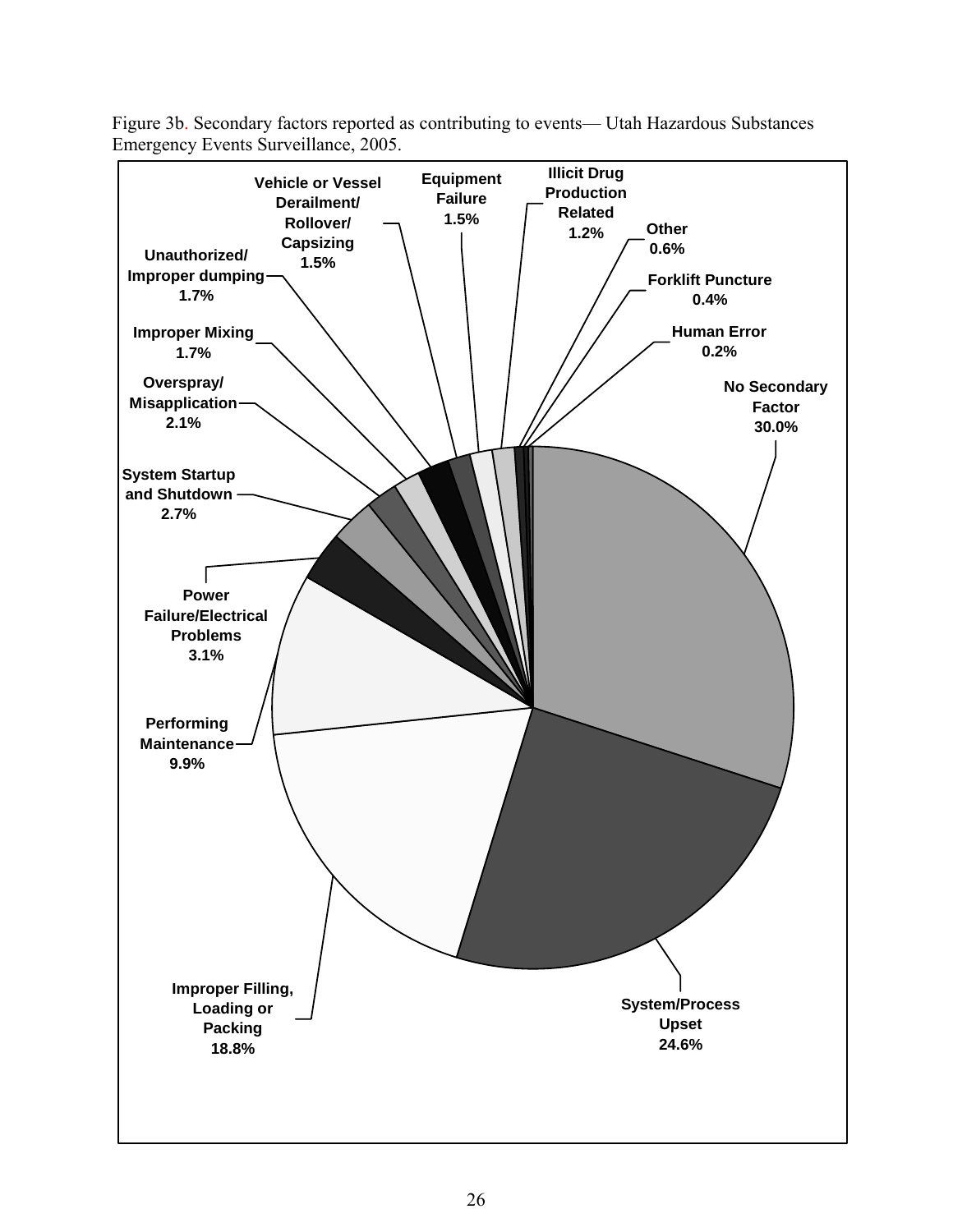| Table 3. Number of substances involved per event, by type of event – Utah Hazardous Substances |  |
|------------------------------------------------------------------------------------------------|--|
| Emergency Events Surveillance, 2005                                                            |  |

| <b>Type of event</b> |               |                       |                            |                |                       |                            |               |                   |                            |  |
|----------------------|---------------|-----------------------|----------------------------|----------------|-----------------------|----------------------------|---------------|-------------------|----------------------------|--|
|                      |               | <b>Fixed facility</b> |                            |                | <b>Transportation</b> |                            |               | <b>All events</b> |                            |  |
| No.<br>substances    | No.<br>events | $\frac{0}{0}$         | <b>Total</b><br>substances | No.<br>events  | $\frac{0}{0}$         | <b>Total</b><br>substances | No.<br>events | $\frac{0}{0}$     | <b>Total</b><br>substances |  |
|                      | 163           | 36.9                  | 163                        | 71             | 94.7                  | 71                         | 234           | 45.3              | 234                        |  |
| $\overline{2}$       | 4             | 0.9                   | 8                          | 4              | 5.3                   | 8                          | 8             | 1.5               | 16                         |  |
| 3                    | 3             | 0.7                   | 9                          | $\overline{0}$ | 0.0                   | $\Omega$                   | 3             | 0.6               | 9                          |  |
| $\overline{4}$       | 272           | 61.5                  | 1088                       | $\overline{0}$ | 0.0                   | $\theta$                   | 272           | 52.6              | 1088                       |  |
| $\geq$ 5             | $\theta$      | $0.0\,$               | $\overline{0}$             | $\overline{0}$ | 0.0                   | $\theta$                   | $\theta$      | 0.0               | $\overline{0}$             |  |
| <b>Total</b>         | 442           | 100 %                 | 1268                       | 75             | 100 %                 | 79                         | 517           | 100 %             | 1347                       |  |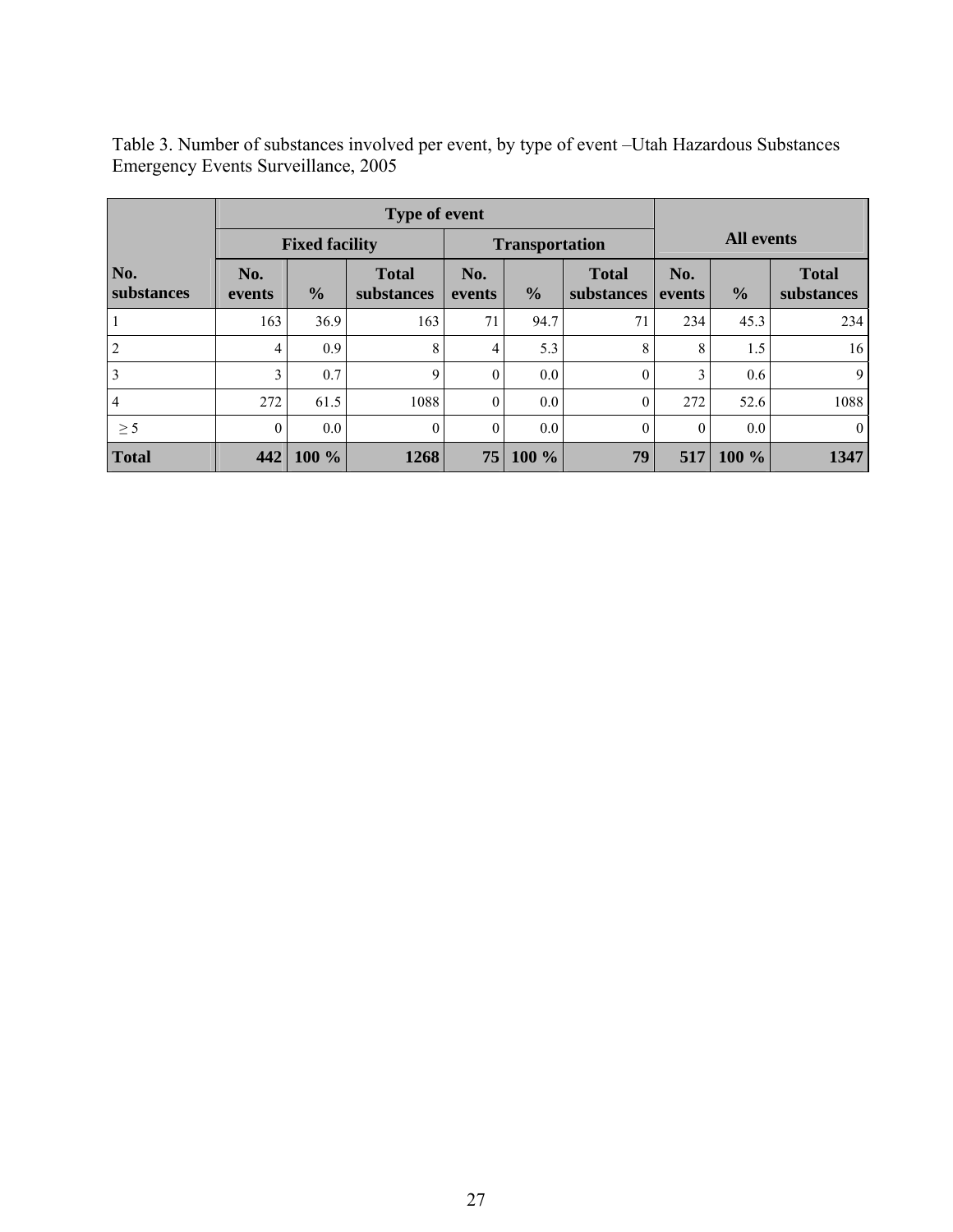| Table 4. Industries involved in hazardous substance events, by category—Utah Hazardous |  |
|----------------------------------------------------------------------------------------|--|
| <b>Substances Emergency Events Surveillance, 2005</b>                                  |  |

|                                                                                              | <b>Total events</b> |                  |                | <b>Events</b><br>with<br>victims | Percentage<br>of events | Total no.<br>victims<br>(min no.-<br>max no.) |  |
|----------------------------------------------------------------------------------------------|---------------------|------------------|----------------|----------------------------------|-------------------------|-----------------------------------------------|--|
| <b>Industry category</b>                                                                     | No.                 | $\frac{0}{0}$    |                | $\frac{0}{0}$                    | with<br>victims         |                                               |  |
| <b>Wholesale Trade</b>                                                                       | 274                 | 53.0             | 1              | 1.8                              | 0.4                     | $1(1-1)$                                      |  |
| Manufacturing                                                                                | 59                  | 11.4             | 6              | 10.9                             | 10.2                    | $10(1-3)$                                     |  |
| Warehousing                                                                                  | 48                  | 9.3              | $\mathbf 0$    | 0.0                              | 0.0                     |                                               |  |
| Transportation                                                                               | 42                  | 8.1              | $\overline{3}$ | 5.5                              | 7.1                     | $14(1-10)$                                    |  |
| Unknown or not an Industry                                                                   | 27                  | 5.2              | 13             | 23.6                             | 48.2                    | $27(1-10)$                                    |  |
| <b>Other Services</b>                                                                        | 18                  | 3.5              | 10             | 18.2                             | 55.6                    | $29(1-6)$                                     |  |
| <b>Utilities</b>                                                                             | 12                  | 2.3              | $\mathbf{1}$   | 1.8                              | 8.3                     | $1(1-1)$                                      |  |
| <b>Health Care and Social</b><br>Assistance                                                  | 9                   | 1.7              | 5              | 9.1                              | 55.6                    | $19(2-6)$                                     |  |
| <b>Public Administration</b>                                                                 | $\overline{7}$      | 1.4              | $\overline{3}$ | $\overline{5.5}$                 | 42.9                    | $6(1-4)$                                      |  |
| <b>Educational Services</b>                                                                  | $\overline{3}$      | 0.6              | $\mathbf{1}$   | 1.8                              | 33.3                    | $1(1-1)$                                      |  |
| Retail Trade                                                                                 | 3                   | 0.6              | $\overline{2}$ | 3.6                              | 66.7                    | $2(1-1)$                                      |  |
| Accommodation and Food                                                                       |                     |                  |                |                                  |                         |                                               |  |
| <b>Services</b>                                                                              | 3                   | 0.6              | 3              | 5.5                              | 100.0                   | 55 (1-53)                                     |  |
| <b>Administrative and Support</b><br>and Waste Management and<br><b>Remediation Services</b> | $\overline{2}$      | 0.4              | 0              | 0.0                              | 0.0                     | 0                                             |  |
| Agriculture, Forestry, Fishing<br>and Hunting                                                | $\overline{2}$      | 0.4              | $\overline{2}$ | 3.6                              | 100.0                   | $2(1-1)$                                      |  |
| Arts, Entertainment, and<br>Recreation                                                       | $\overline{2}$      | 0.4              | 1              | 1.8                              | 50.0                    | $1(1-1)$                                      |  |
| Finance and Insurance                                                                        | $\overline{2}$      | 0.4              | $\mathbf{1}$   | 1.8                              | 50.0                    | $1(1-1)$                                      |  |
| Mining                                                                                       | 1                   | $\overline{0.2}$ | $\mathbf{1}$   | 1.8                              | 100.0                   | $2(2-2)$                                      |  |
| Construction                                                                                 | 1                   | $\overline{0.2}$ | $\overline{0}$ | 0.0                              | 0.0                     | 0                                             |  |
| Professional, Scientific, and                                                                |                     |                  |                |                                  |                         |                                               |  |
| <b>Technical Services</b>                                                                    | 1                   | 0.2              | 1              | 1.8                              | 100.0                   | $1(1-1)$                                      |  |
| Information                                                                                  | 1                   | 0.2              | $\mathbf{1}$   | 1.8                              | 100.0                   | $4(4-4)$                                      |  |
| Total <sup>‡</sup>                                                                           | 517                 |                  | 55             |                                  | 10.6                    | 176                                           |  |

Percentages do not total 100% due to rounding.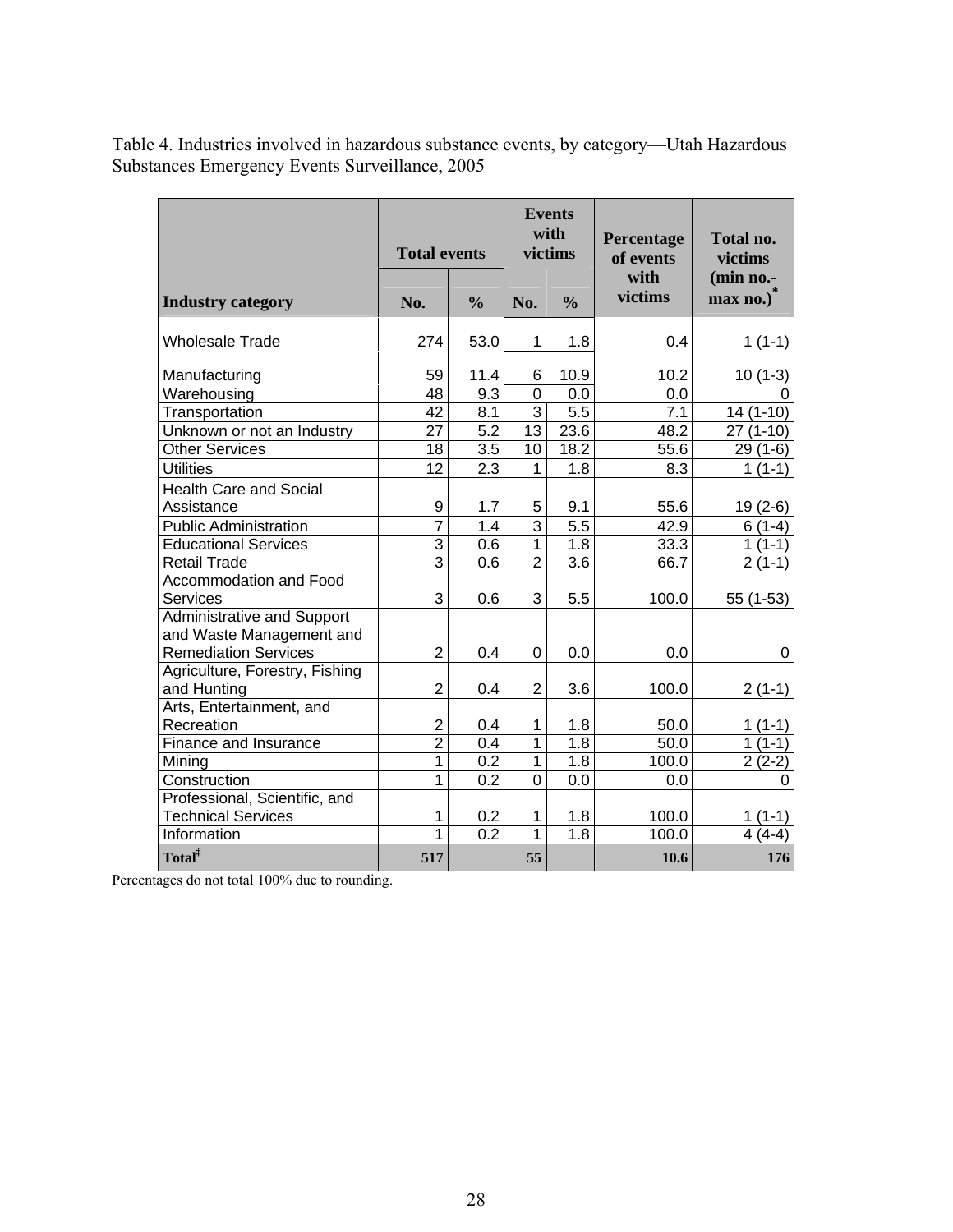Table 5. Number of substances involved, by substance category and type of event –Utah Hazardous Substances Emergency Events Surveillance, 2005

|                                         | <b>Fixed facility</b> | <b>Transportation</b> | <b>All events</b> |               |                   |               |
|-----------------------------------------|-----------------------|-----------------------|-------------------|---------------|-------------------|---------------|
| <b>Substance category</b>               | No.<br>substances     | $\frac{0}{0}$         | No.<br>substances | $\frac{0}{0}$ | No.<br>substances | $\frac{0}{0}$ |
| Acids                                   | 9                     | 0.7                   | 12                | 15.2          | 21                | 1.6           |
| Ammonia                                 | $\overline{3}$        | 0.2                   | $\mathbf{1}$      | 1.3           | $\overline{4}$    | 0.3           |
| <b>Bases</b>                            | $\overline{c}$        | 0.2                   | 11                | 13.9          | 13                | 1.0           |
| Chlorine                                | 29                    | 2.3                   | 1                 | 1.3           | 30                | 2.2           |
| <b>Formulations</b>                     | $\theta$              | 0.0                   | $\theta$          | 0.0           | $\theta$          | 0.0           |
| Hetero-organics                         | $\boldsymbol{0}$      | 0.0                   | 1                 | 1.3           | $\mathbf{1}$      | 0.1           |
| Hydrocarbons                            | 1                     | 0.1                   | $\theta$          | 0.0           | 1                 | 0.1           |
| Mixture*                                | 19                    | 1.5                   | $\overline{2}$    | 2.5           | 21                | 1.6           |
| Other <sup>†</sup>                      | 19                    | 1.5                   | 7                 | 8.9           | 26                | 1.9           |
| Other inorganic substances <sup>‡</sup> | 594                   | 46.9                  | $\theta$          | 0.0           | 594               | 44.2          |
| Oxy-organics                            | 288                   | 22.7                  | $\overline{4}$    | 5.1           | 292               | 21.7          |
| Paints and dyes                         | 5                     | 0.4                   | 16                | 20.3          | 21                | 1.6           |
| Pesticides                              | 1                     | 0.1                   | 3                 | 3.8           | $\overline{4}$    | 0.3           |
| Polychlorinated biphenyls               | $\overline{2}$        | 0.2                   | 1                 | 1.3           | 3                 | 0.2           |
| Polymers                                | 1                     | 0.1                   | 3                 | 3.8           | $\overline{4}$    | 0.3           |
| Volatile organic compounds              | 293                   | 23.1                  | 17                | 21.5          | 310               | 23.0          |
| <b>Total</b> <sup>¶</sup>               | 1266                  | 100.0                 | 79                | 100.0         | 1345              | 100.0         |

\* Substances from different categories that were mixed or formed from a reaction before the event.

† Not belonging to one of the existing categories.

 ‡ All inorganic substances except for acids, bases, ammonia, and chlorine. **¶** Of a total of 1347 substances, 2 were excluded because they were not assigned a substance category: 0 occurred in fixed facilities and 0 during transportation. Percentages do not total 100% due to rounding.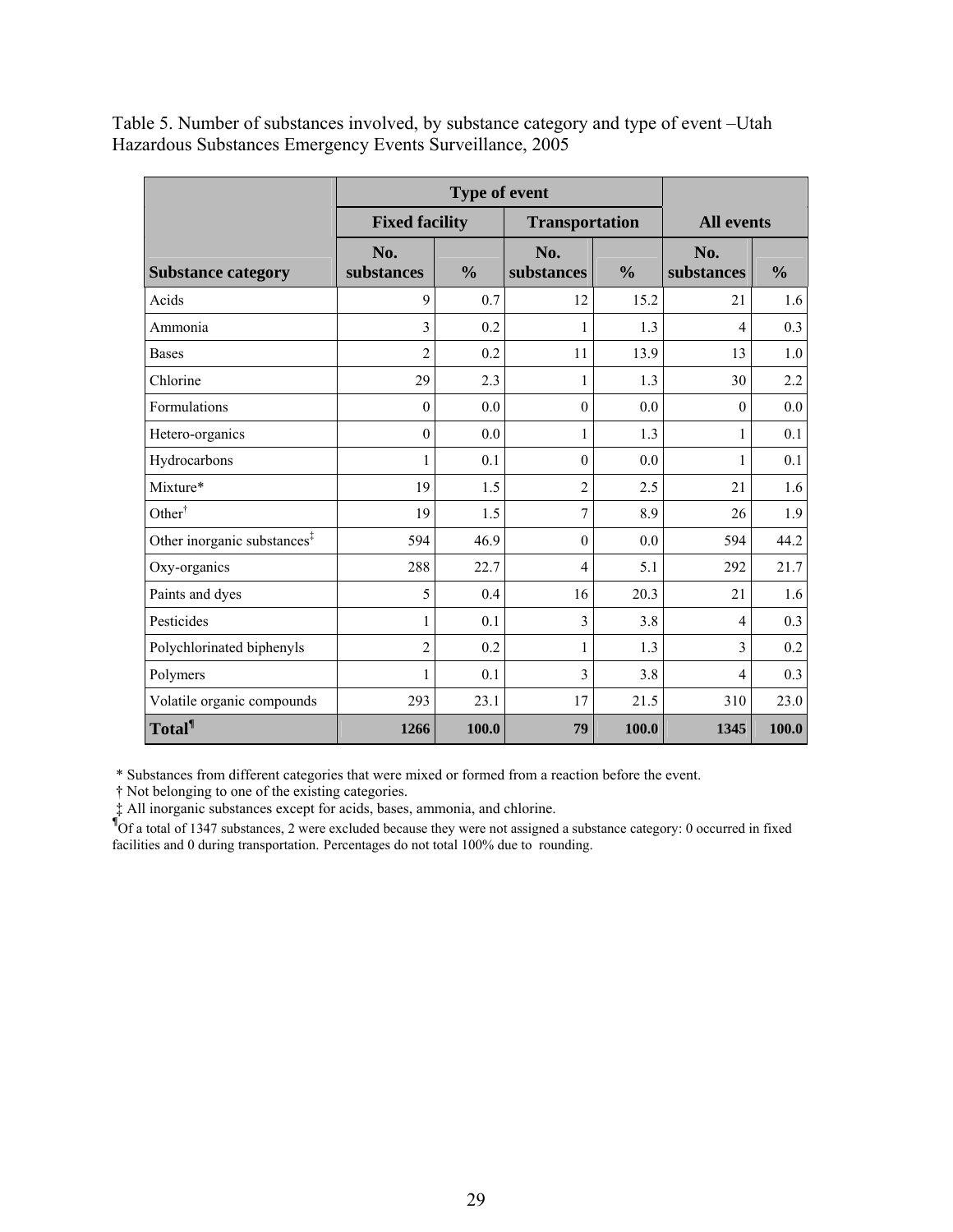Table 6. Number of victims per event, by type of event –Utah Hazardous Substances Emergency Events Surveillance, 2005

|                | <b>Type of event</b> |                       |                         |               |                       |                         |               |                   |                         |
|----------------|----------------------|-----------------------|-------------------------|---------------|-----------------------|-------------------------|---------------|-------------------|-------------------------|
|                |                      | <b>Fixed facility</b> |                         |               | <b>Transportation</b> |                         |               | <b>All events</b> |                         |
| No. victims    | No.<br>events        | $\frac{0}{0}$         | <b>Total</b><br>victims | No.<br>events | $\frac{0}{0}$         | <b>Total</b><br>victims | No.<br>events | $\frac{0}{0}$     | <b>Total</b><br>victims |
|                | 29                   | 55.8                  | 29                      |               | 33.3                  |                         | 30            | 54.5              | 30                      |
| 2              | 7                    | 13.5                  | 14                      |               | 33.3                  | $\overline{c}$          | 8             | 14.5              | 16                      |
| 3              | 6                    | 11.5                  | 18                      | $\theta$      | $0.0\,$               | $\theta$                | 6             | 10.9              | 18                      |
| $\overline{4}$ | $\overline{4}$       | 7.7                   | 16                      | $\theta$      | $0.0\,$               | $\theta$                | 4             | 7.3               | 16                      |
| 5              |                      | 1.9                   | 5                       | $\theta$      | 0.0 <sub>1</sub>      | $\mathbf{0}$            |               | 1.8               | 5                       |
| $\geq 6$       | 5                    | 9.6                   | 81                      |               | 33.3                  | 10                      | 6             | 10.9              | 91                      |
| <b>Total</b>   | 52                   | 100                   | 163                     | $\mathbf{3}$  | <b>100</b>            | 13                      | 55            | $\vert$ 100.0     | 176                     |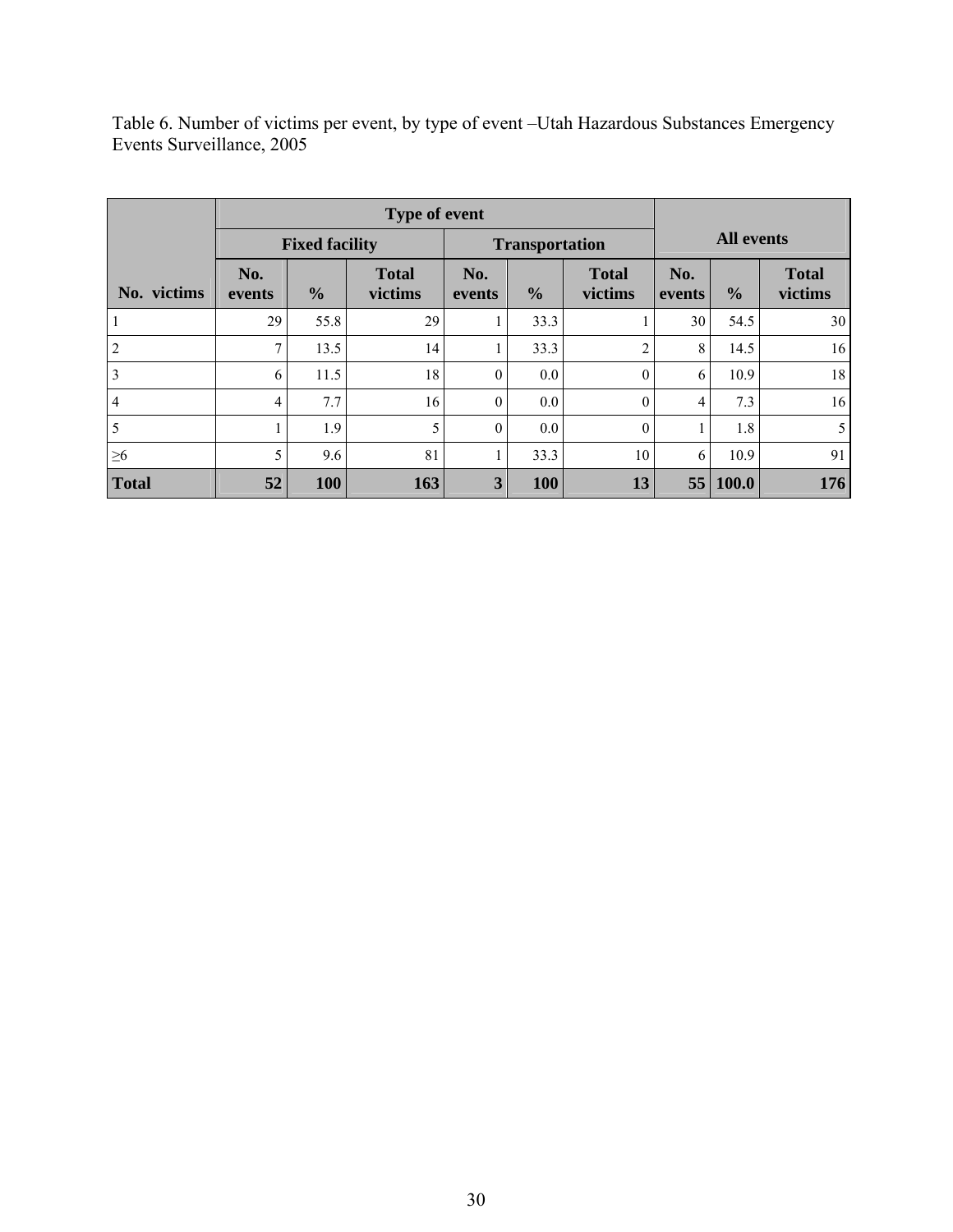Figure 4. Distribution of victims by population group –Utah Hazardous Substances Emergency Events Surveillance, 2005.

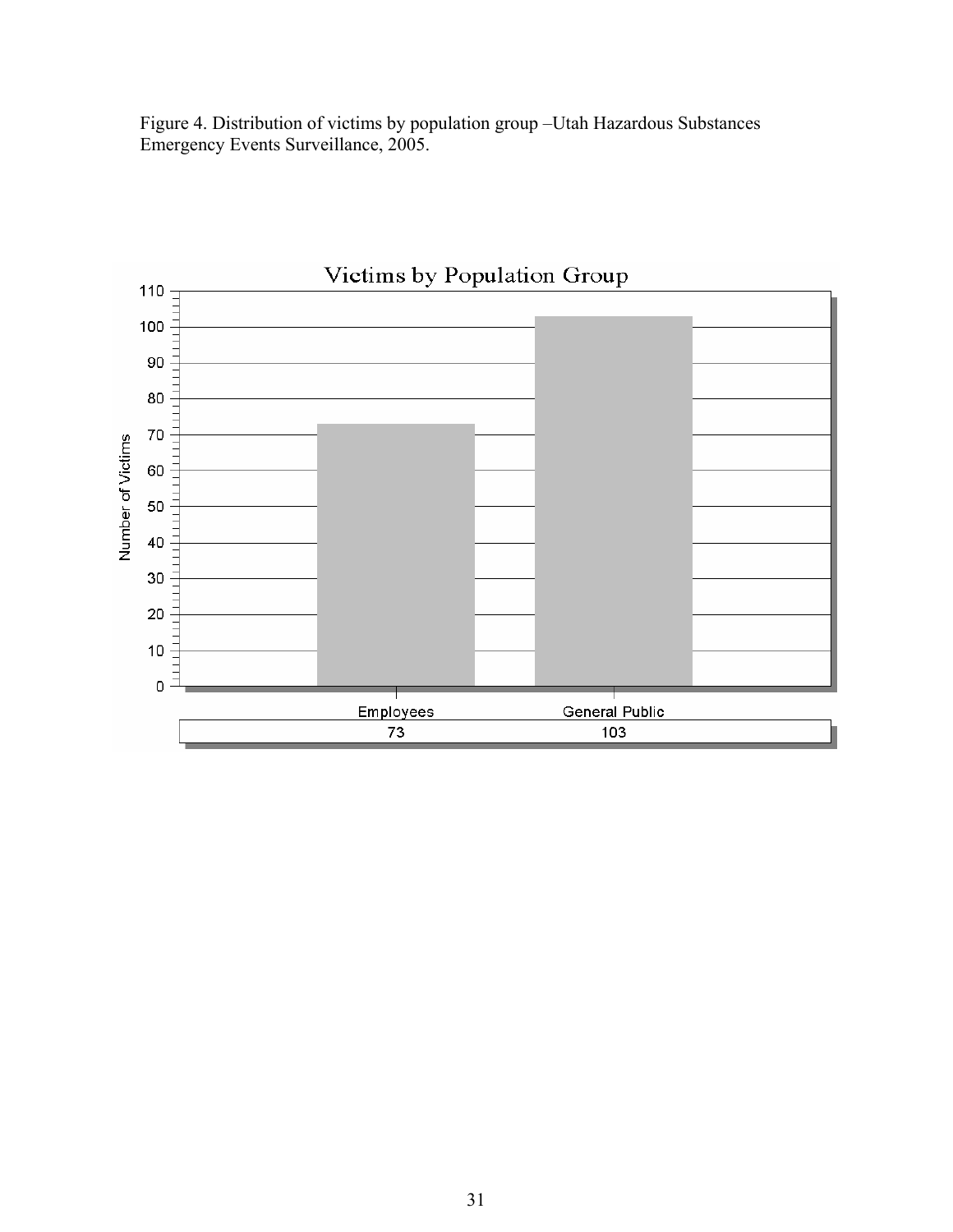Table 7. Frequency of substance categories in all events and events with victims –Utah Hazardous Substances Emergency Events Surveillance System, 2005\*

|                                         |                  | <b>All events</b> | <b>Events with victims</b> |                                                     |                                                                        |  |  |
|-----------------------------------------|------------------|-------------------|----------------------------|-----------------------------------------------------|------------------------------------------------------------------------|--|--|
| <b>Substance category</b>               | No.              | $\frac{0}{0}$     | No.                        | Percentage<br>of all<br>releases<br>with<br>victims | Percentage<br>of events<br>with<br>victims in<br>substance<br>category |  |  |
| Acids                                   | 20               | 3.9               | 4                          | 7.3                                                 | 20.0                                                                   |  |  |
| Ammonia                                 | $\overline{4}$   | 0.8               | 1                          | 1.8                                                 | 25.0                                                                   |  |  |
| <b>Bases</b>                            | 12               | 2.3               | $\mathbf{0}$               | 0.0                                                 | 0.0                                                                    |  |  |
| Chlorine                                | 30               | 5.8               | 9                          | 16.4                                                | 30.0                                                                   |  |  |
| Formulations                            | $\boldsymbol{0}$ | 0.0               | $\boldsymbol{0}$           | 0.0                                                 | 0.0                                                                    |  |  |
| Hetero-organics                         | 1                | 0.2               | 1                          | 1.8                                                 | 100.0                                                                  |  |  |
| Hydrocarbons                            | 1                | 0.2               | 1                          | 1.8                                                 | 100.0                                                                  |  |  |
| Mixture <sup>†</sup>                    | 20               | 3.9               | 8                          | 14.5                                                | 40.0                                                                   |  |  |
| Multiple substance category             | 278              | 53.8              | $\mathbf{1}$               | 1.8                                                 | 0.4                                                                    |  |  |
| Other <sup>‡</sup>                      | 22               | 4.3               | 6                          | 10.9                                                | 27.3                                                                   |  |  |
| Other inorganic substances <sup>§</sup> | 43               | 8.3               | 6                          | 10.9                                                | 14.0                                                                   |  |  |
| Oxy-organics                            | 19               | 3.7               | 10                         | 18.2                                                | 52.6                                                                   |  |  |
| Paints and dyes                         | 20               | 3.9               | $\mathbf{0}$               | 0.0                                                 | 0.0                                                                    |  |  |
| Pesticides                              | $\overline{4}$   | 0.8               | 1                          | 1.8                                                 | 25.0                                                                   |  |  |
| Polychlorinated biphenyls               | $\overline{3}$   | 0.6               | $\boldsymbol{0}$           | 0.0                                                 | 0.0                                                                    |  |  |
| Polymers                                | $\overline{4}$   | 0.8               | 1                          | 1.8                                                 | 25.0                                                                   |  |  |
| Volatile organic compounds              | 34               | 6.6               | 6                          | 10.9                                                | 17.6                                                                   |  |  |
| Total <sup>1</sup>                      | 515              | (99.6)            | 55                         | (100.0)                                             | 10.7                                                                   |  |  |

\*Substances in events that involved multiple substances were counted only once in a substance category when all the substances were associated with the same category. If events involved multiple substances from different substance categories, they were counted only once in the multiple substance category.

†Substances from different categories that were mixed or formed from a reaction before the event.

‡ Not classified. § All inorganic substances except for acids, bases, ammonia, and chlorine.

¶ Percentages do not total 100% due to rounding. Of a total of 515 events, 2 were excluded because they were not assigned a substance category.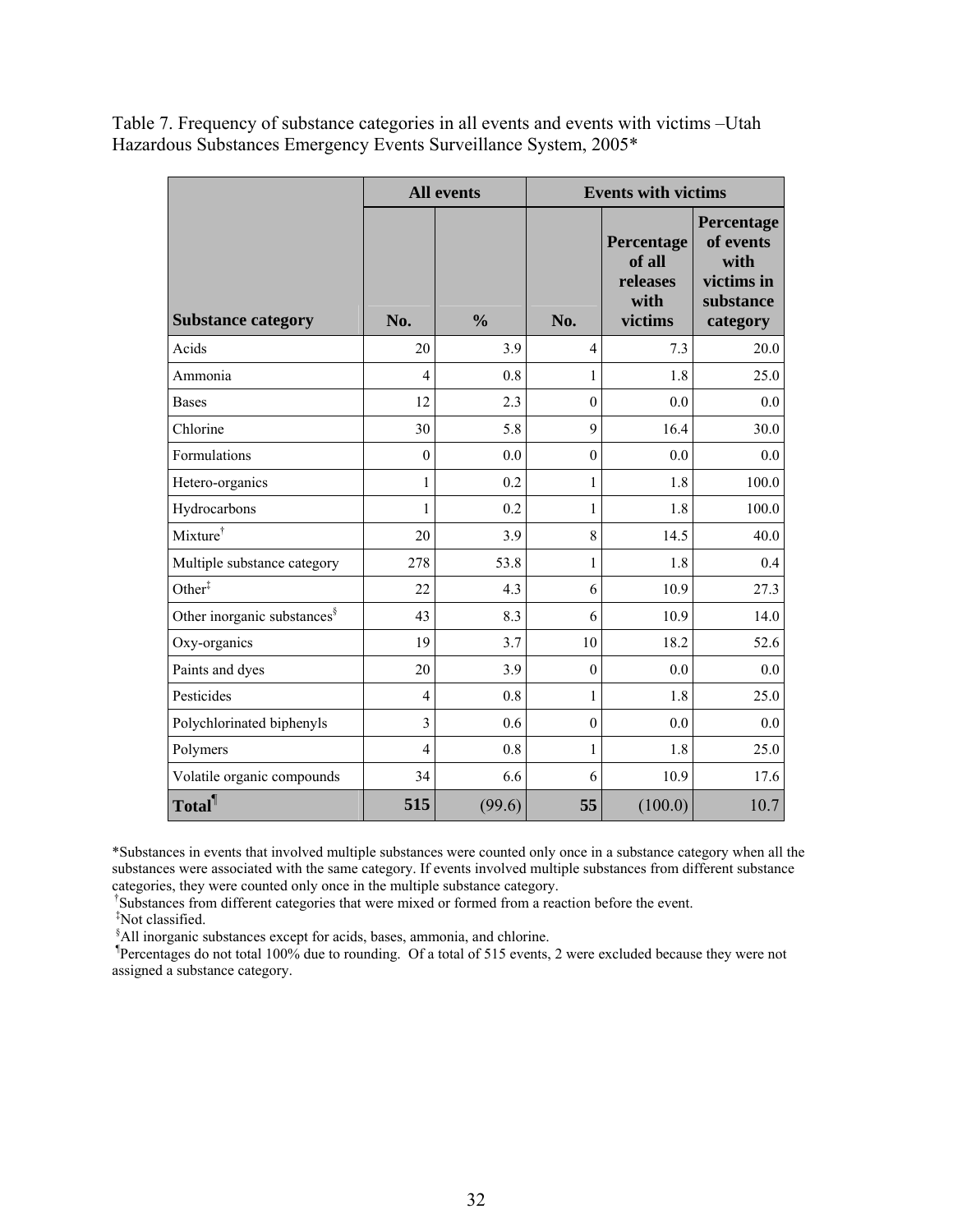Table 8. Frequencies of injuries/symptoms, by type of event\*-Utah Hazardous Substances Emergency Events Surveillance System, 2005

|                                              | <b>Fixed facility</b> |               | <b>Transportation</b> |               | <b>All events</b> |               |
|----------------------------------------------|-----------------------|---------------|-----------------------|---------------|-------------------|---------------|
| Injury/symptom                               | No. injuries          | $\frac{6}{6}$ | No.<br>injuries       | $\frac{0}{0}$ | Total no.         | $\frac{0}{0}$ |
| Chemical burns                               | 4                     | 1.4           | $\theta$              | $\Omega$      | 4                 | 1.3           |
| Dizziness/central nervous system<br>symptoms | 19                    | 6.6           | $\theta$              | $\theta$      | 19                | 6.2           |
| Eye irritation                               | 27                    | 9.4           | $\overline{2}$        | 11.8          | 29                | 9.5           |
| Gastrointestinal system problems             | 10                    | 3.5           | $\overline{2}$        | 11.8          | 12                | 3.9           |
| Headache                                     | 94                    | 32.6          | $\theta$              | 0.0           | 94                | 30.8          |
| Heart problems                               | $\theta$              | 0.0           | $\theta$              | 0.0           | $\theta$          | 0.0           |
| Heat stress                                  | $\theta$              | 0.0           | $\theta$              | 0.0           | $\theta$          | 0.0           |
| Other                                        | $\overline{2}$        | 0.7           | $\theta$              | 0.0           | $\overline{2}$    | 0.7           |
| Respiratory irritation                       | 120                   | 41.7          | 1                     | 5.9           | 121               | 39.7          |
| Shortness of breath                          | 4                     | 1.4           | $\theta$              | 0.0           | 4                 | 1.3           |
| Skin irritation                              | 5                     | 1.7           | $\overline{2}$        | 11.8          | 7                 | 2.3           |
| Thermal burns                                | 3                     | 1.0           | $\Omega$              | 0.0           | 3                 | 1.0           |
| Trauma                                       | $\theta$              | 0.0           | 10                    | 58.8          | 10                | 3.3           |
| Total <sup>‡</sup>                           | 288                   | 100.0         | 17                    | 100.0         | 305               | <b>100</b>    |

\*The number of injuries is greater than the number of victims (176) because a victim could have had more than one injury.

‡ Percentages do not total 100% due to rounding.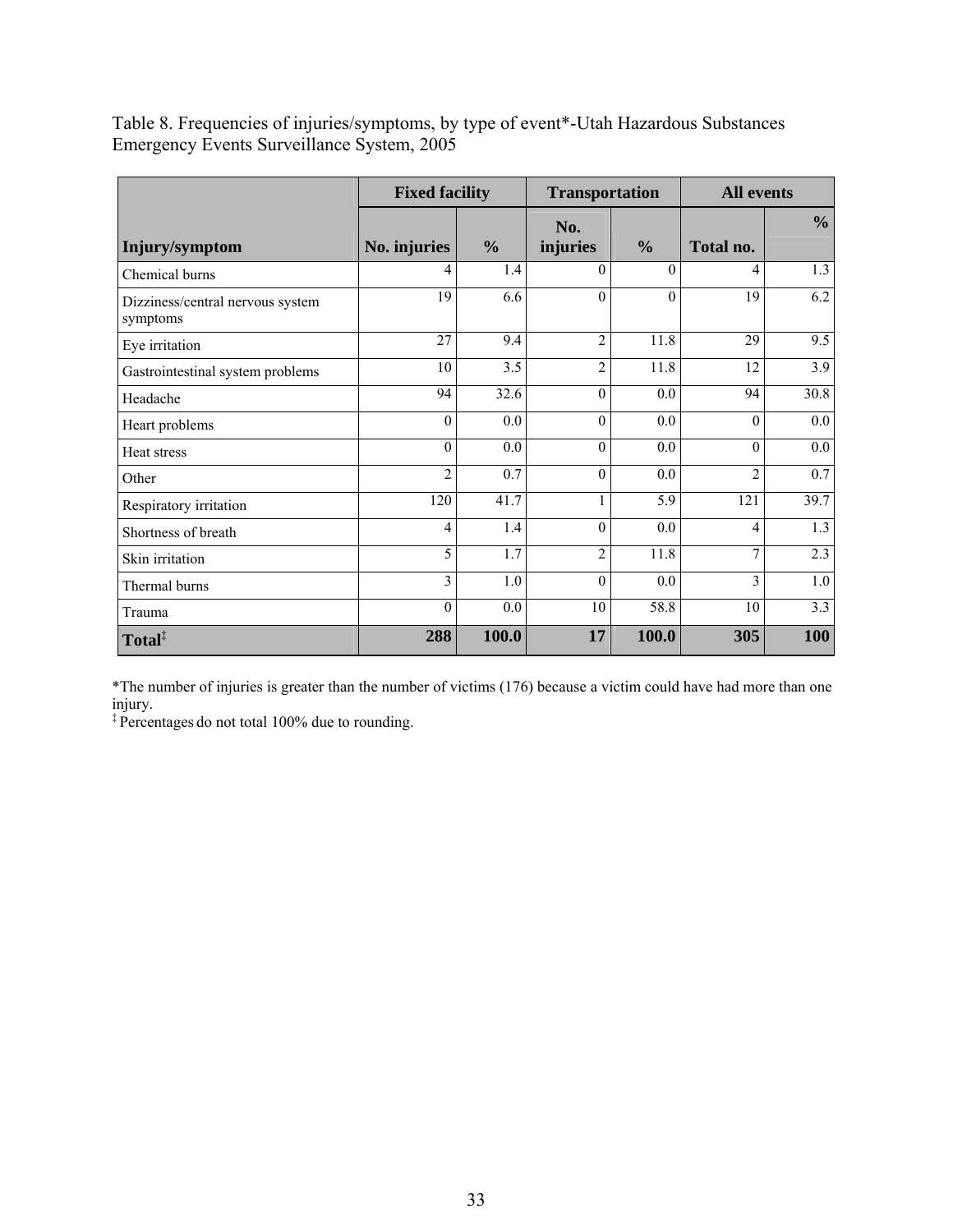

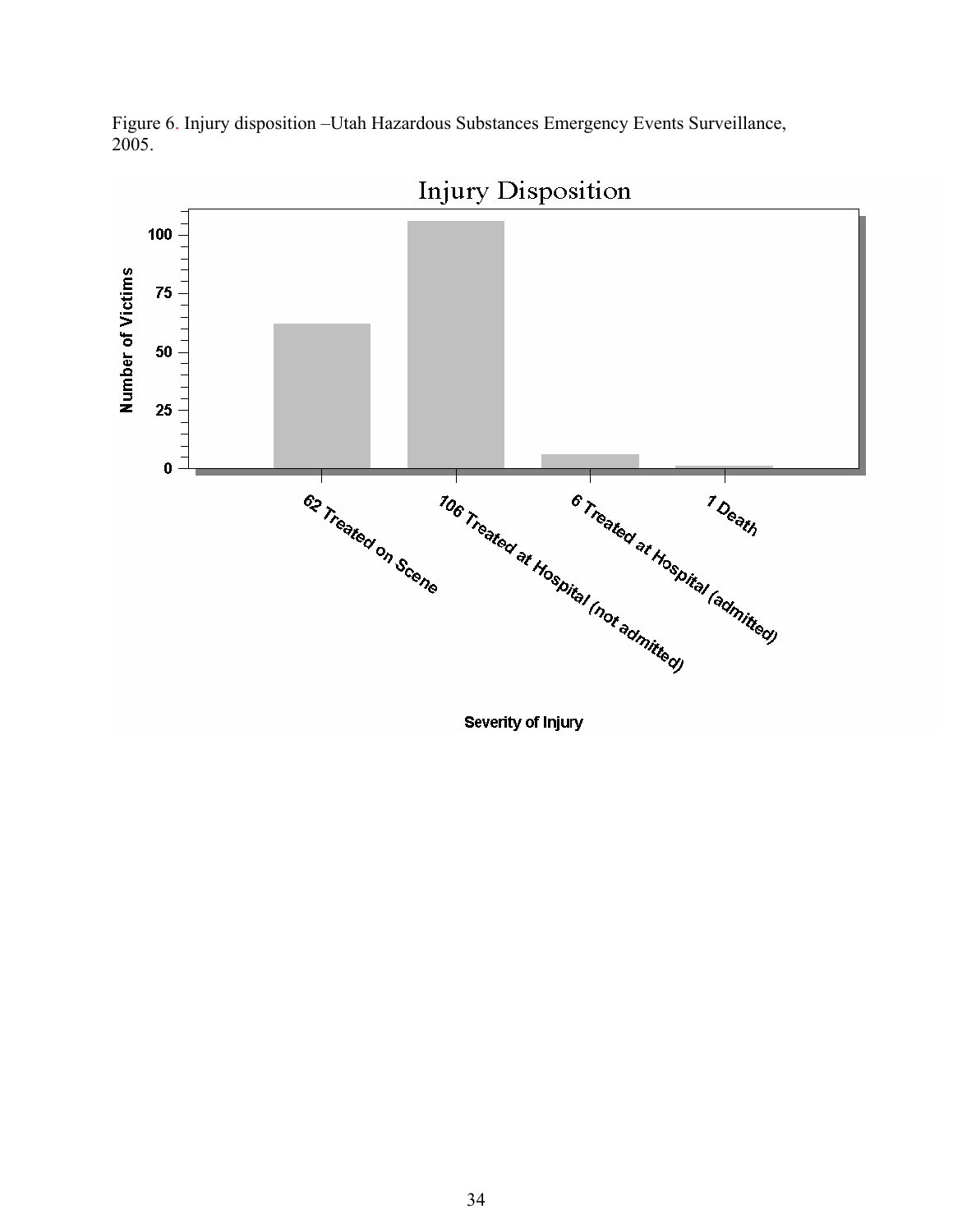Table 9. Distribution of personnel who responded to the event–Utah Hazardous Substances Emergency Events Surveillance System, 2005

| <b>Responder category</b>                                                         | No.            | $\frac{0}{6}$ * |
|-----------------------------------------------------------------------------------|----------------|-----------------|
| 3 <sup>rd</sup> Party Clean-up Contractor                                         | 16             | 3.1             |
| Certified HazMat team                                                             | 44             | 8.5             |
| Department of works/ utilities/ transportation                                    | 3              | 0.6             |
| Emergency medical technicians                                                     | 8              | 1.5             |
| Environmental agency/ $EPA^{\dagger}$ response team                               | 7              | 1.4             |
| Fire department                                                                   | 36             | 7.0             |
| Health department/health agency                                                   | 24             | 4.6             |
| Hospital personnel                                                                | 44             | 8.5             |
| Law enforcement agency                                                            | 26             | 5.0             |
| No Response                                                                       |                | 58.0            |
| Other                                                                             | 2              | 0.4             |
| Response team of company where release occurred                                   | 133            | 25.7            |
| Specialized multi-agency team                                                     | 4              | 0.8             |
| State, county, or local emergency<br>managers/coordinators/planning<br>committees | $\overline{2}$ | 0.4             |

\*Percentages total greater than 100% because multiple responder categories could be reported per event. † Environmental Protection Agency.